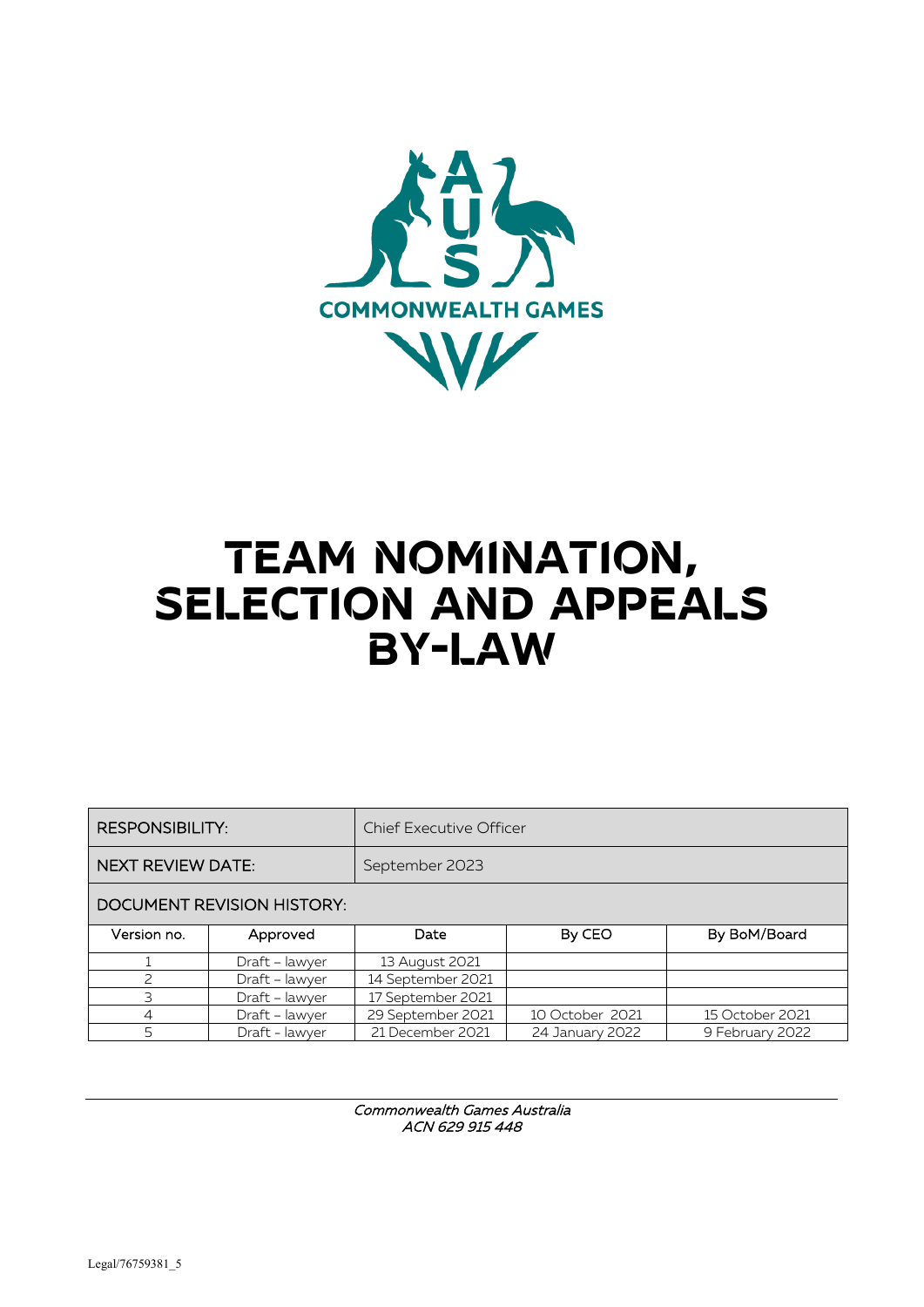## 1. PURPOSE

- 1.1. The purpose of this By-Law is to:
	- (a) govern the process for the nomination and selection of all Athletes and Officials to a Team;
	- (b) establish a nomination and selection appeals mechanism dealing with the application of the eligibility and performance criteria;
	- (c) ensure a fair and efficient approach to any Program Sport's nomination and appeals, and CGA selection and appeals process in connection with nomination and selection and non-nomination and non-selection of Athletes to a Team; and
	- (d) embed the General Division of the NST for First Instance Appeals and the Appeals Division of the NST for Final Appeals consistent with the recommendations set out in the Report of the Review of Australia's Sports Integrity Arrangements (Wood Review) which was presented to the Australian Government in March 2018.

## 2. DEFINITIONS

| "Athlete"          | means:                                                                         |
|--------------------|--------------------------------------------------------------------------------|
|                    | any Person who competes or participates in sport under the authority of<br>(a) |
|                    | a Program Sport Member; or                                                     |
|                    | any Person who is registered as an Athlete or competitor or participant<br>(b) |
|                    | (however described) with a Member or with a member of a Member or a            |
|                    | club recognised by a Member.                                                   |
| "Business Day"     | means a day on which the banks are open for business in Victoria, Australia    |
|                    | other than a Saturday, Sunday or public holiday in Victoria, Australia.        |
| "By-Law"           | means this by-law which documents the nomination, selection and appeal         |
|                    | processes, as amended by CGA from time to time.                                |
| "CGA"              | means Commonwealth Games Australia Limited, as the association officially      |
|                    | recognised by the CGF for the Australian territory which has exclusive         |
|                    | authority for Australia's participation in the Commonwealth Games.             |
| "CGF"              | means the Commonwealth Games Federation.                                       |
| "Commonwealth      | means the multi-sport event held once every four years under the auspices of   |
| Games"             | the CGF.                                                                       |
| "Commonwealth      | means the multi-sport youth event held once every four years under the         |
| Youth Games"       | auspices of the CGF.                                                           |
| "CGA Board"        | means the board of directors elected or appointed in accordance with CGA's     |
|                    | constitution.                                                                  |
| "Final Appeal"     | means the final instance of a Nomination Appeal or Selection Appeal, lodged    |
|                    | in the Appeals Division of the NST (to be determined by a panel comprising 3   |
|                    | NST members), against a decision or determination that was made by a single    |
|                    | NST member of the General Division of the NST in a First Instance Appeal in    |
|                    | respect of a dispute relating to an Athlete's non-nomination or non-selection  |
|                    | to a Team.                                                                     |
| "First<br>Instance | means the first instance of a Nomination Appeal or Selection Appeal whereby    |
| Appeal"            | a single NST member of the General Division of the NST will arbitrate the      |
|                    | dispute relating to an Athlete's non-nomination or non-selection to a Team.    |
| "Games"            | means the Commonwealth Games, Commonwealth Youth Games or any other            |
|                    | sporting competition or event in which a Team is to compete or participate.    |
| "Member"           | means any Person that is (or was at the time of an alleged breach of this By-  |
|                    | Law) a member of CGA and includes for the avoidance of any doubt) any NSO      |
|                    | and any Program Sport.                                                         |
| "Nominated         | means an Athlete that is nominated by a NSO for selection to a Team in         |
| Athlete"           | compliance with that NSO's Nomination Policy and section 5 of this By-Law.     |
| "Nominated         | means an Official that is nominated by a NSO for selection to a Team in        |
| Official"          | compliance with that NSO's Nomination Policy and section 5 of this By-Law.     |
| "Nomination"       | means the nomination of an Athlete by a NSO for consideration by CGA for       |
|                    | selection to a Team.                                                           |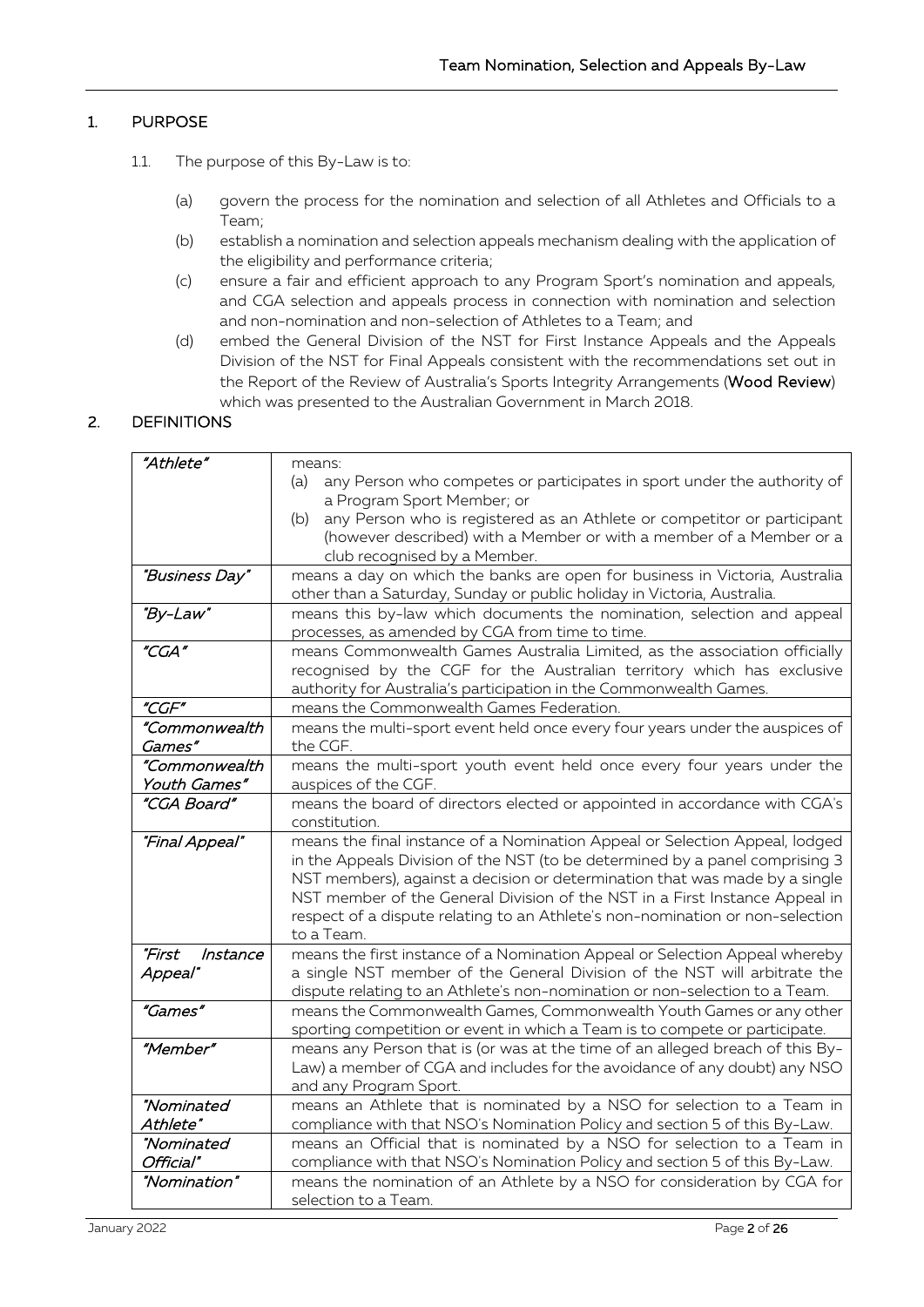| "Nomination                      | means an appeal against non-nomination to a Team.                                                                                                    |                           |            |                     |  |
|----------------------------------|------------------------------------------------------------------------------------------------------------------------------------------------------|---------------------------|------------|---------------------|--|
| Appeal"<br><i>"Nomination</i>    | means the nomination appeals policy set out in Schedule 1 of this By-Law.                                                                            |                           |            |                     |  |
| <b>Appeals Policy"</b>           |                                                                                                                                                      |                           |            |                     |  |
| "Nomination                      | means each of the sport-specific performance criteria and general eligibility                                                                        |                           |            |                     |  |
| Criteria"                        | criteria (which may include both subjective and objective criteria) that will be                                                                     |                           |            |                     |  |
|                                  | applied by the NSO in making its Nominations which must be compliance with                                                                           |                           |            |                     |  |
| <i>"Nomination</i>               | the requirements set out in section 5.4 of this By-Law.<br>means 5pm on 20 May 2022 (Melbourne time).                                                |                           |            |                     |  |
| Deadline"                        |                                                                                                                                                      |                           |            |                     |  |
| "Nomination                      | means the policy, prepared in accordance with section 5 of this By-Law,                                                                              |                           |            |                     |  |
| Policy"                          | pursuant to which the NSO will nominate Athletes and Officials to CGA for                                                                            |                           |            |                     |  |
|                                  | consideration for selection as Team Members.                                                                                                         |                           |            |                     |  |
| "Non-                            | means any Athlete who is not nominated by their NSO for selection to a Team.                                                                         |                           |            |                     |  |
| Nominated<br>Athlete"            |                                                                                                                                                      |                           |            |                     |  |
| "Non-Selected                    | means any Nominated Athlete who is not selected by CGA to a Team.                                                                                    |                           |            |                     |  |
| Athlete"                         |                                                                                                                                                      |                           |            |                     |  |
| "Non-Selected                    | means any Nominated Official who is not selected by CGA to a Team.                                                                                   |                           |            |                     |  |
| Official"<br>"NSO"               | means the National Sporting Organisation of a Program Sport, as defined in                                                                           |                           |            |                     |  |
|                                  | CGA constitution, being an organisation that is a National Federation that is a                                                                      |                           |            |                     |  |
|                                  | Member and includes a Program Sport Member.                                                                                                          |                           |            |                     |  |
| "NST"                            | means the Australian Government entity known as the National Sports                                                                                  |                           |            |                     |  |
|                                  | Tribunal established by the National Sports Tribunal Act 2019, comprised of                                                                          |                           |            |                     |  |
| "Official"                       | the General Division, the Anti-Doping Division, and the Appeals Division.<br>means any person who is not an Athlete and includes any coach, trainer, |                           |            |                     |  |
|                                  | manager, agent, team staff, headquarter personnel, medical, paramedical                                                                              |                           |            |                     |  |
|                                  | personnel or any other person working with, treating or assisting an Athlete                                                                         |                           |            |                     |  |
|                                  | participating in or preparing for the Games.                                                                                                         |                           |            |                     |  |
| Athlete<br>"Open<br>Allocation   | means each of the following sports:                                                                                                                  |                           |            |                     |  |
| Sports"                          | Athletics                                                                                                                                            | Badminton                 | Boxing     |                     |  |
|                                  | Cycling                                                                                                                                              | Diving                    | Gymnastics |                     |  |
|                                  | Judo                                                                                                                                                 | Lawn Bowls                | Squash     |                     |  |
|                                  | Swimming                                                                                                                                             | Triathlon                 | Wrestling  |                     |  |
| "Person"                         | means a natural person or an organisation or other entity, whether                                                                                   |                           |            |                     |  |
|                                  | incorporated or not.                                                                                                                                 |                           |            |                     |  |
| "Program Sport"                  | means Program Sport as defined in CGA's constitution, being those Australian                                                                         |                           |            |                     |  |
|                                  | affiliates of the International Federations recognised by the CGF as a<br>recognised International Federation and in respect of which the CGF has    |                           |            |                     |  |
|                                  | approved that the sport will be on the program of the next Games.                                                                                    |                           |            |                     |  |
| "Qualification                   | means the eligibility, participation and qualification criteria determined by CGF                                                                    |                           |            |                     |  |
| System"                          | which is to be used by each NSO to nominate and select Athletes for each                                                                             |                           |            |                     |  |
|                                  | Qualification System Sport.                                                                                                                          |                           |            |                     |  |
| "Qualification<br>System Sports" | means each the following sports/disciplines:                                                                                                         |                           |            |                     |  |
|                                  | Badminton (Team event)                                                                                                                               | <b>Basketball 3X3</b>     |            | Beach Volleyball    |  |
|                                  | Cricket T20 (Women)                                                                                                                                  | Hockey                    |            | Netball             |  |
|                                  | Para Athletics                                                                                                                                       | Para Cycling - Track      |            | Para Lawn Bowls     |  |
|                                  | Para Powerlifting                                                                                                                                    | Para Swimming             |            | Para Table Tennis   |  |
|                                  | Para Triathlon                                                                                                                                       | <b>Rugby Sevens</b>       |            | <b>Table Tennis</b> |  |
|                                  | Weightlifting                                                                                                                                        | Wheelchair Basketball 3X3 |            |                     |  |
| "Reserve                         | means any athlete identified by the application of a NSO's Nomination Criteria                                                                       |                           |            |                     |  |
| Athletes"                        | as a suitable replacement for a Nominated Athlete or Selected Athlete who                                                                            |                           |            |                     |  |
|                                  | may no longer be able to assume their role in the Team.                                                                                              |                           |            |                     |  |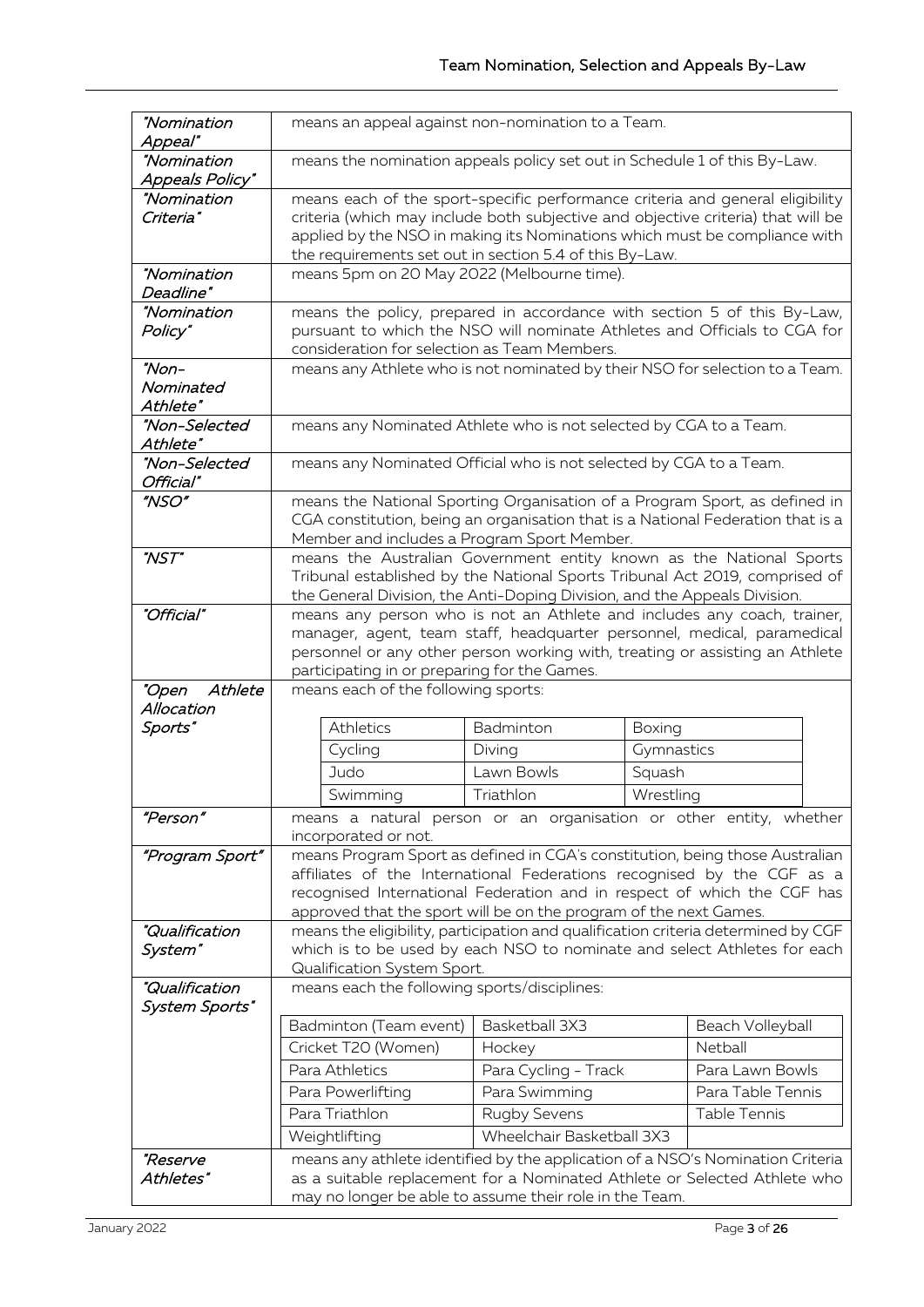| "Selected              | means any Athlete selected by CGA to a Team.                                   |
|------------------------|--------------------------------------------------------------------------------|
| Athlete"               |                                                                                |
| "Selection             | means an appeal against the non-selection of a Nominated Athlete to a Team     |
| Appeal"                | by CGA.                                                                        |
| "Selection             | means the selection appeals policy set out in Schedule 2 of this By-Law.       |
| <b>Appeals Policy"</b> |                                                                                |
| "Selection             | means the selection criteria determined by CGA and described in section 6.1 of |
| Criteria"              | this By-Law.                                                                   |
| "Team"                 | means any the team of athletes and officials who are selected by CGA to        |
|                        | participate in the Games.                                                      |
| "Team Member"          | means:                                                                         |
|                        | a member of a Team including a Team Member notified by CGA or by<br>(a)        |
|                        | signing a Team Membership Agreement; or                                        |
|                        | a person advised by a Member to CGA as a person considered suitable as<br>(b)  |
|                        | a member of a Team and recognised as such by CGA.                              |
| "Team                  | means CGA's Team Membership Agreement for Athletes and Officials which         |
| Membership             | governs Athletes' and Officials' participation in the Games.                   |
| Aareement"             |                                                                                |

## 3. INTERPRETATION

In this By-Law, unless the context requires otherwise:

- 3.1. the singular includes the plural and vice versa; and
- 3.2. the headings are used for convenience only and do not affect the interpretation of this By-Law; and
- 3.3. other grammatical forms of defined words or expressions have corresponding meanings; and
- 3.4. a reference to a document includes the document as modified from time to time and any document replacing it; and
- 3.5. a reference to a party is to a party to this By-Law and a reference to a party to a document includes the party's executors, administrators, successors and permitted assigns and substitutes; and
- 3.6. the word 'month' means calendar month and the word 'year' means 12 months;
- 3.7. the words 'in writing' include any communication sent by letter, facsimile transmission or email or any other form of communication capable of being read by the recipient; and
- 3.8. a reference to a thing includes a part of that thing; and
- 3.9. a reference to all or any part of a statute, rule, regulation or ordinance (Statute) includes that Statute as amended, consolidated, re-enacted or replaced from time to time; and
- 3.10. wherever 'include', 'for example' or any form of those words or similar expression is used, it must be construed as if it were followed by '(without being limited to)'; and
- 3.11. a reference to time is to Australian Eastern Standard Time; and
- 3.12. a reference to any agency or body, if that agency or body ceases to exist or is reconstituted, renamed or replaced or has its powers or functions removed (Defunct Body), means the agency or body that performs most closely the functions of the Defunct Body; and
- 3.13. if a Person to whom this By-Law applies consists of more than one Person, then this By-Law bind them jointly and severally.

## 4. COMMENCEMENT

This By-Law commences on [DATE]

#### <span id="page-3-0"></span>5. NOMINATION OF ATHLETES AND OFFICIALS BY NSOs

#### 5.1. Introduction

(a) In respect of each Games, each NSO may nominate Athletes and Officials to be considered by CGA for selection as a Team Member in respect of both Open Athlete Allocation Sports and Qualification System Sports.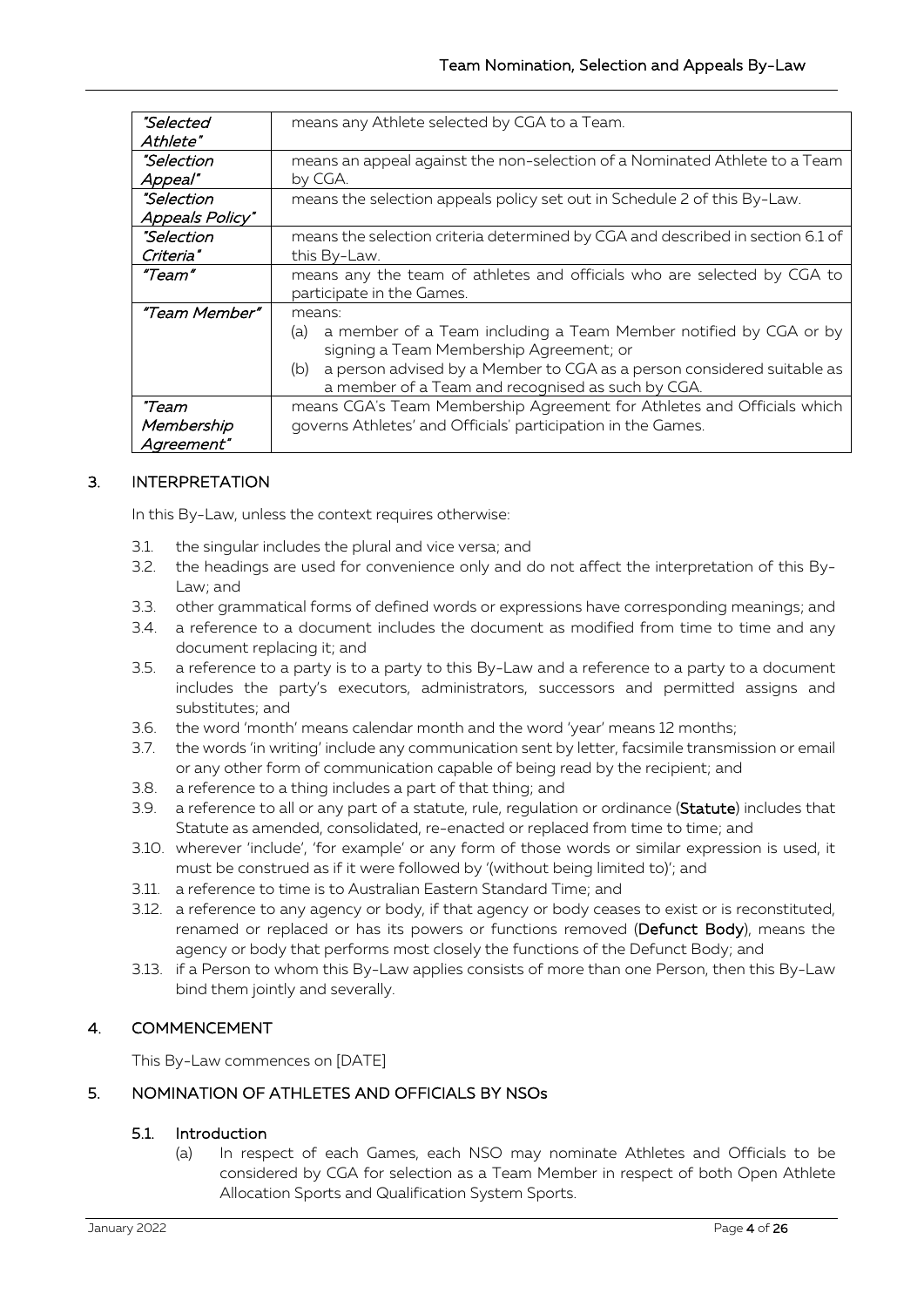- (b) Only CGA, not an NSO, may select Athlete and Officials to be Team Members.
- (c) CGA will only select Athletes to be Team Members from the Athletes that have been nominated by a NSO in accordance with this By-Law.
- (d) Each NSO acknowledges and agrees that the nomination of Officials by a NSO (if any) is a statement of preference only.
- (e) CGA will determine the Officials to be selected to a Team at its absolute and sole discretion.

## 5.2. Nomination Policy

- (a) Each NSO must develop and adopt a Nomination Policy.
- (b) Each NSO must submit its proposed Nomination Policy to the CGA General Manager of Team Performance & Operations for approval by 31 October 2021 or such other date as agreed between CGA and each NSO.
- (c) Once a NSO's Nomination Policy is approved by CGA, the NSO must:
	- (i) not alter its Nomination Policy without the prior approval of CGA;
	- (ii) publish its Nomination Policy on its website and social media channels;
	- (iii) communicate its Nomination Policy to all potential Athletes and Officials for the Games; and
	- (iv) ensure its Nomination Policy is known and adhered to.

## 5.3. General Principles for Developing a Nomination Policy

Each NSO must ensure that its Nomination Policy:

- (a) is fair, reasonable, thorough, unambiguous, transparent and easy to understand;
- (b) will be applied with fairness and without bias;
- (c) identifies the relevant person(s) within the NSO that will be responsible for the Nominations;
- (d) is consistent with the NSO's constitution and by-laws (if any) to the extent to which they do not contradict CGA's constitution and by-laws;
- (e) is consistent with any Qualification System and the Selection Criteria applicable to a Program Sport; and
- (f) exist within the framework of any applicable laws.

## <span id="page-4-0"></span>5.4. Extenuating Circumstances

- (a) In determining whether an Athlete has met a NSO's Nomination Criteria, each NSO may, in its sole and absolute discretion, have regard to extenuating circumstances.
- (b) For the purposes of section[s 5.4](#page-4-0) an[d 5.5,](#page-4-1) "extenuating circumstances" means an inability to compete in, or attend, events, trials, training camps or other competitions arising from:
	- (i) injury or illness;
	- (ii) equipment failure;
	- (iii) travel delays;
	- (iv) bereavement or disability arising from death or serious illness of an immediate family member, which means a spouse, de facto partner, child, parent, grandparent, grandchild or sibling; or
	- (v) any other factor or reason that is considered by the relevant NSO to constitute extenuating circumstances.

## <span id="page-4-1"></span>5.5. Mandatory Inclusions for a Nomination Policy

Unless otherwise authorised by CGA, CGA will not approve a Nomination Policy unless it:

- (a) clearly identifies each of the NSO's Nomination Criteria;
- (b) includes a requirement that all Athletes must:
	- (i) be Australian citizens;
	- (ii) be members of a NSO or be eligible to represent a NSO;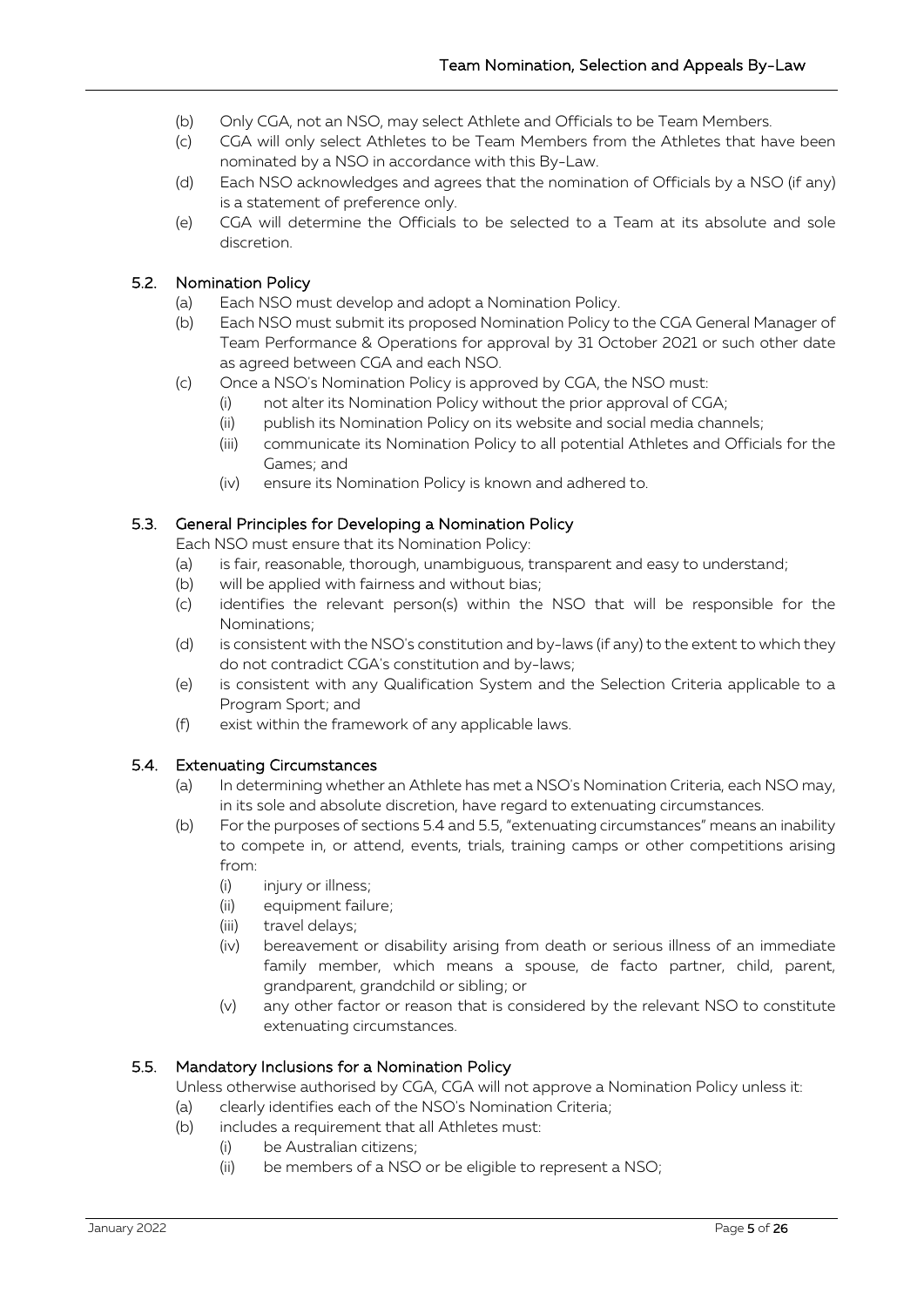- (iii) not have breached the then current CGA Anti-Doping By-Law (unless the Athlete or Official has already been sanctioned for the breach and completed the imposed sanction);
- (iv) not by their actions or omissions brought themselves, their NSO or CGA into disrepute or censure; and
- (v) have signed a Team Membership Agreement.
- (c) include provisions which state:
	- (i) how any objective criteria set out in the Nomination Criteria will be assessed in determining the nomination of Athletes;
	- (ii) how any subjective criteria set out in the Nomination Criteria will be assessed in determining the nomination of Athletes; and
	- (iii) how, where both objective and subjective criteria are set out in the Nomination Criteria, the nomination of Athletes will be assessed according to both categories of criteria.
- (d) states the NSO's aims for the Games which align with the NSO's overall high performance strategy to achieve sustained sporting success at the highest level;
- (e) sets out the process the NSO will follow when making its Nominations;
- (f) identifies which (if any) extenuating circumstances (as that term is defined in sectio[n 5.4\)](#page-4-0) a NSO will consider when determining whether an Athlete has met a NSO's Nomination Criteria;
- (g) states that all Nomination Appeals must be dealt with in accordance with the Nomination Appeals Policy (as varied from time to time);
- (h) sets out the process the NSO will follow when identifying Reserve Athletes and the circumstances under which a Reserve Athlete will be considered and identified for nomination;
- (i) outlines the process of how and when Athletes are informed of their Nominations; and
- (j) complies with this By-Law.

# <span id="page-5-0"></span>5.6. Open Athlete Allocation Sports

- (a) CGA will advise each NSO of the number of Athletes it has been allocated for each Open Athlete Allocation Sport by no later than 17 December 2021.
- (b) NSOs are not permitted to nominate more Athletes for Open Athlete Allocation Sports than the number of allocations the NSO has been issued under section [5.6\(a\).](#page-5-0)
- (c) NSOs are permitted to nominate less Athletes for Open Athlete Allocation Sports than it has been allocated under section [5.6\(a\).](#page-5-0)
- (d) Where a NSO nominate less Athletes for Open Athlete Allocation Sports than it has been allocated under section [5.6\(a\),](#page-5-0) the NSO acknowledges that the unused allocations for Open Athlete Allocation Sports are returned to CGA for re-allocation to another Open Athlete Allocation Sport to be determined in CGA's sole and absolute discretion.

# <span id="page-5-2"></span><span id="page-5-1"></span>5.7. Qualification System Sports

- (a) The nomination, selection and participation of Athletes in Qualification System Sports will be determined in accordance with the relevant then current Qualification Systems.
- (b) Subject always to section [5.7\(a\),](#page-5-1) CGA will advise each NSO of:
	- (i) the identity of the Athletes (if any) that have qualified for a slot in a Qualification System Sport 'by name'; and
	- (ii) the maximum number of Athlete slots it has been allocated for each Qualification System Sport, where Australia has qualified for the Qualification System Sport for the Games.
- (c) NSOs are not permitted to nominate more Athletes for Qualification System Sports than the number of allocations the NSO has been issued under section [5.7\(b\).](#page-5-2)
- (d) NSOs are permitted to nominate less Athletes for Qualification System Sports than it has been allocated under section [5.7\(b\).](#page-5-2)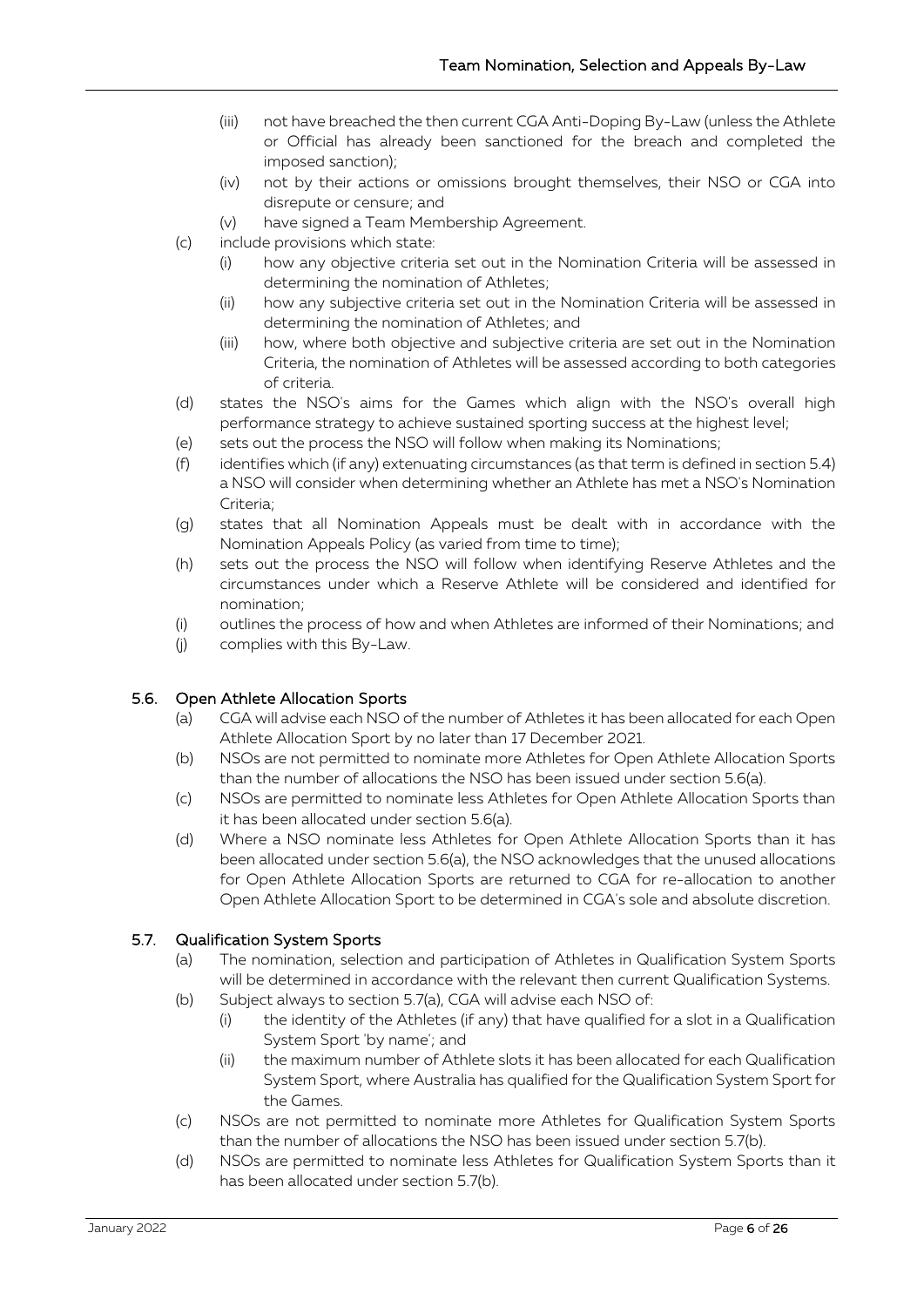(e) NSOs acknowledge and agree that all unused Athlete slots for Qualification System Sports will be redistributed in accordance with the relevant then current Qualification Systems.

## 5.8. Submission of Nominations

Each NSO must deliver a written notice to CGA, by the Nomination Deadline, which must:

- (a) identify each of its Nominated Athletes and Nominated Officials (if any):
- (b) include such particulars regarding Nominated Athletes and Nominated Officials as requested by CGA;
- (c) be accompanied by written confirmation signed by the CEO of the NSO that each of its Nominated Athletes and Nominated Officials has met each of the Nomination Criteria; and
- (d) be accompanied by written confirmation signed by the CEO of the NSO, together with supporting documentary evidence demonstrating, that each of its Nominated Athletes and Nominated Officials:
	- (i) are up-to-date in their vaccination status against COVID-19 by a vaccine that has been registered, approved or is recognised for that purpose by the Australian Therapeutic Goods Administration as published on its website from time to time and in accordance with CGA's requirements in respect of vaccination from time to time; or
	- (ii) have a valid medical exemption from receiving a COVID-19 vaccine, and that exemption is recorded on the Australian Immunisation Register.

## 5.9. Appeals for Non-Nomination of Athletes

(a) All Nomination Appeals must be dealt with in accordance with the Nomination Appeals Policy.

## 5.10. Notifying Athletes of their Nomination

- (a) NSOs must notify each of its Athletes of the NSOs decision regarding the identity of each of its Nominated Athletes prior to the NSO submitting any Nominations to CGA.
- (b) Unless otherwise agreed by CGA in writing, NSOs and Athletes must keep all decisions regarding Nominations strictly confidential unless and until their selection as Selected Athletes and Team Members is announced publicly by CGA.

#### 5.11. Amendments to the Nomination Policy

- (a) Each NSO is required to seek and obtain CGA's prior approval to any proposed amendments to its Nomination Policy.
- (b) Any amended Nomination Policy must incorporate, for the purpose of version control, the version number and date of the amendment clearly on the document.
- (c) Once any amendments to the Nomination Policy are approved by CGA, NSOs are responsible for:
	- (i) publishing the amended Nomination Policy on the NSO's website and social media channels;
	- (ii) communicating the amended Nomination Policy to all potentially eligible Athletes for the Games, coaches, and other stakeholders; and
	- (iii) ensuring the amended Nomination Policy is known and adhered to.

#### <span id="page-6-1"></span><span id="page-6-0"></span>5.12. Key Nomination Dates

- (a) Subject to section [5.12](#page-6-0)[\(b\),](#page-6-1) each NSO must submit its Nominations to CGA prior to the Nomination Deadline.
- (b) Nominations submitted to CGA after the Nomination Deadline will not be accepted unless:
	- (i) the NSO has been granted an extension of time in writing by CGA prior to the Nomination Deadline; or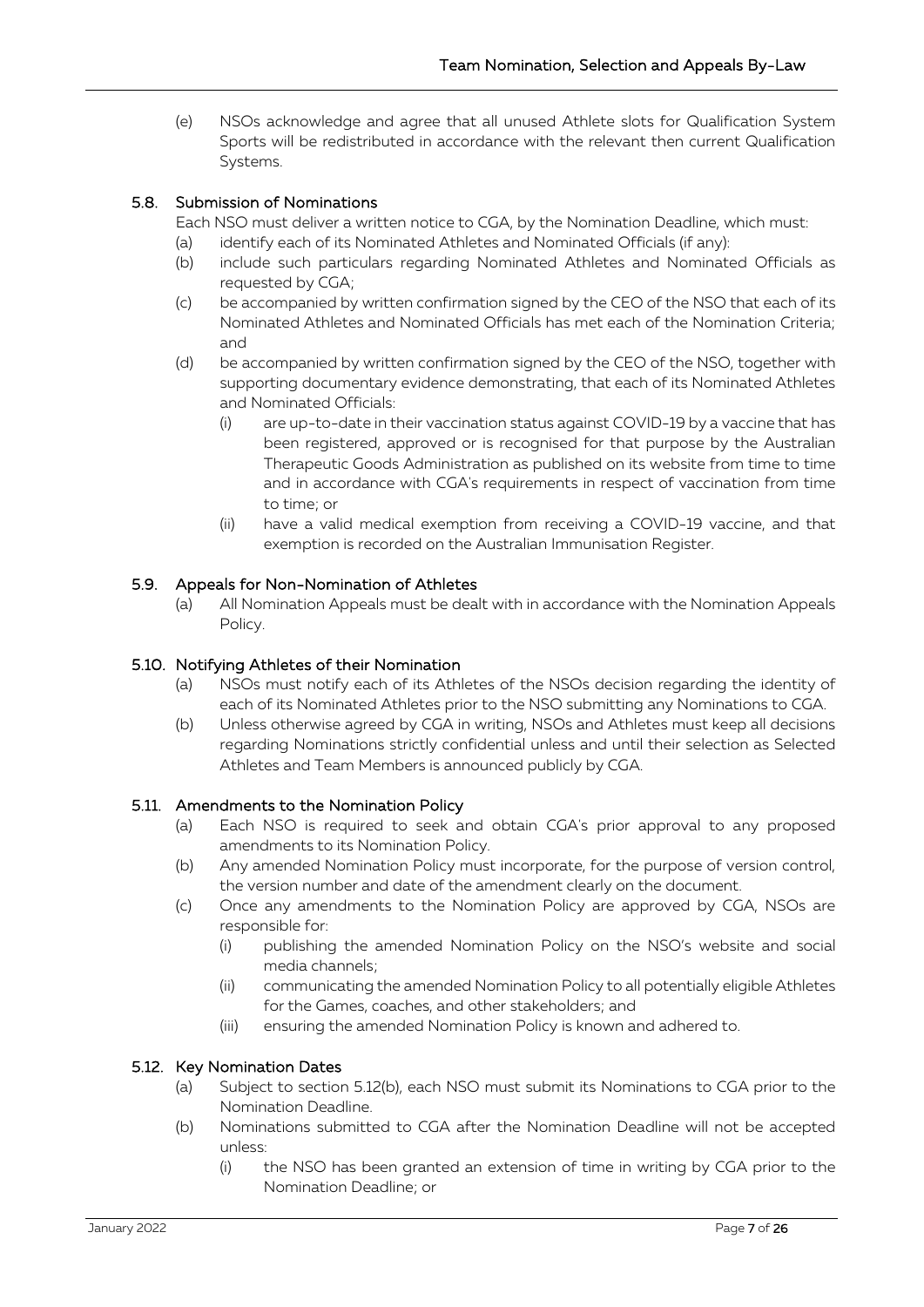(ii) the NSOs Nominations are delayed due to a Nomination Appeal that was commenced prior to the Nomination Deadline.

# <span id="page-7-0"></span>6. SELECTION OF ATHLETES AND OFFICIALS BY CGA

## <span id="page-7-5"></span><span id="page-7-1"></span>6.1. Selection Requirements

- (a) CGA is solely responsible for selecting Nominated Athletes and Officials to a Team.
- (b) In respect of each Open Athlete Allocation Sport, CGA may only select Nominated Athletes to the Team if CGA is satisfied (in its sole and absolute discretion) that the Nominated Athlete:
	- (i) has satisfied the Nomination Criteria;
	- (ii) that the Nomination Criteria was properly applied by the each NSO in nominating its Nominated Athletes; and
	- (iii) has signed and will comply with the Team Membership Agreement for Athletes for the Games.
- (c) In respect of each Qualification System Sport, CGA may only select a Nominated Athlete to the Team once CGF has confirmed the Qualification System Sport allocations and if CGA is satisfied that the Nominated Athlete:
	- (i) has satisfied the Qualification System applying to that Qualification System Sport;
	- (ii) has not breached the then current CGA Anti-Doping By-Law (unless the Athlete has already been sanctioned for the breach and completed the imposed sanction);
	- (iii) has not by their actions or omissions brought themselves, their NSO or CGA into disrepute or censure;
	- (iv) has completed all Sport Integrity Australia administrative requirements pertaining to the Commonwealth Games;
	- (v) has satisfied any additional administrative obligations as directed by the Chef de Mission and CGA.
- <span id="page-7-2"></span>(d) CGA will select Officials to the Team if CGA is satisfied that the Official:
	- (i) has signed and will comply with the Team Membership Agreement for Officials for the Games; and
	- (ii) has otherwise satisfied CGA's requirements for Selected Officials.
- <span id="page-7-4"></span>(e) In addition to the selection requirements set out in sections  $6.1(a)$  $6.1(a)$  to  $6.1(d)$  $6.1(d)$  and subject always to section [6.1](#page-7-0)[\(f\),](#page-7-3) CGA will only select Nominated Athletes and Officials to the Team if CGA is satisfied that the Nominated Athletes and Officials are up-to-date in their vaccination status against COVID-19 by a vaccine that has been registered, approved or is recognised for that purpose by the Australian Therapeutic Goods Administration as published on its website from time to time and in accordance with CGA's requirements in respect of vaccination from time to time.
- (f) A Nominated Athlete or Official may be exempt from the vaccination requirements in section [6.1\(](#page-7-0)[e\)](#page-7-4) if CGA is satisfied that the Nominated Athletes and Officials has a valid medical exemption from receiving a COVID-19 vaccine, and that exemption is recorded on the Australian Immunisation Register. Even if a Nominated Athlete or Official is medically exempt from being vaccinated, CGA has an absolute discretion to determine whether it is safe for that person to be a Team Member, and if so, on what terms.
- <span id="page-7-3"></span>(g) A breach of, or a failure by, a Nominated Athlete or Official to satisfy the requirements of sections [6.1\(b\)](#page-7-5) to [6.1](#page-7-0)[\(f\)](#page-7-3) may render that Nominated Athlete or Official ineligible for selection to the Team, at the complete and absolute discretion of CGA.

## 6.2. No Extenuating Circumstances

- (a) In determining whether a Nominated Athlete has met the selection requirements set out in section [6.1,](#page-7-0) CGA will not have regard to any extenuating circumstances.
- (b) For the purposes of this section, "extenuating circumstances" means an inability to compete in, or attend, events, trials, training camps or other competitions arising from: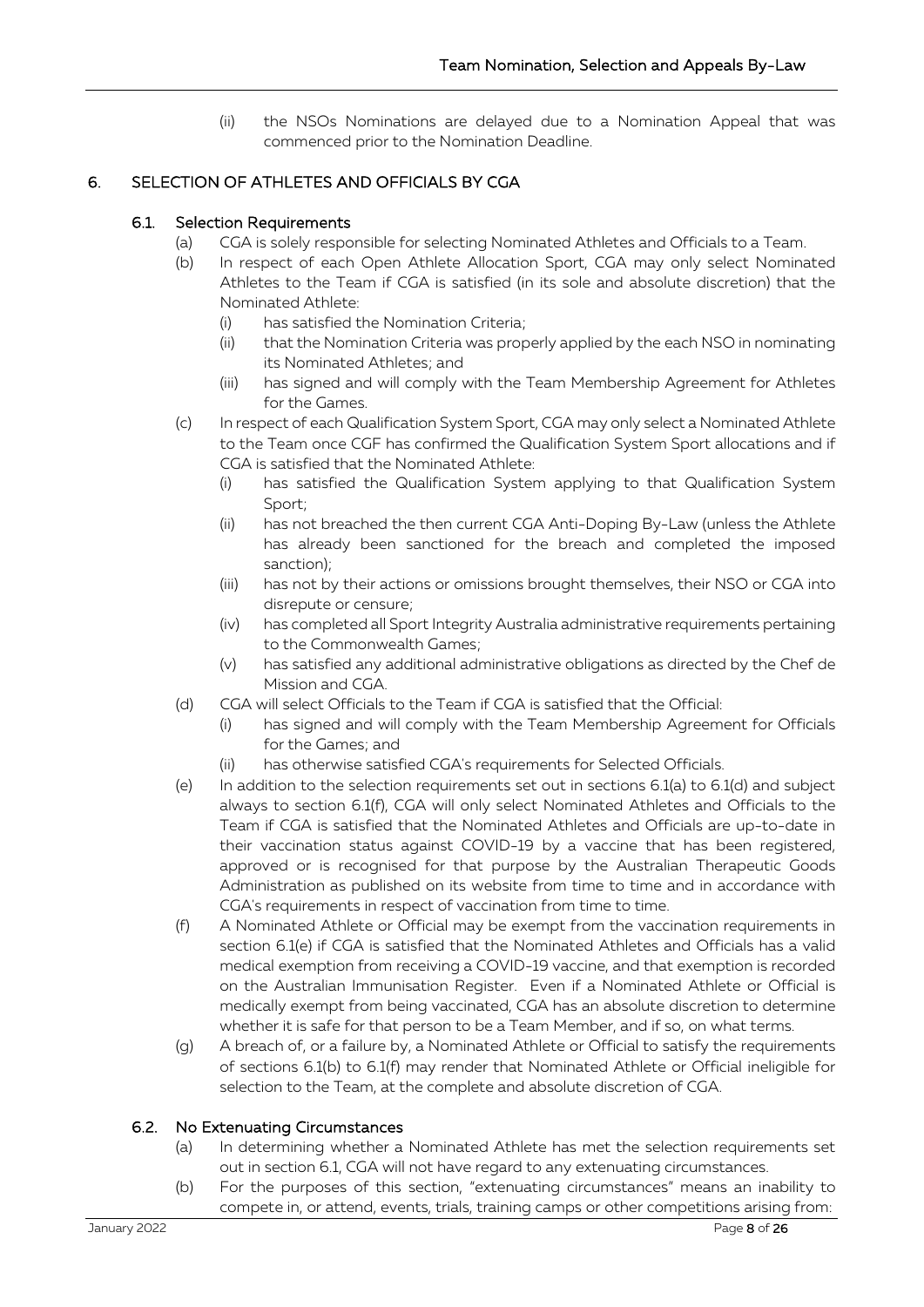- (i) injury or illness;
- (ii) equipment failure;
- (iii) travel delays;
- (iv) bereavement or disability arising from death or serious illness of an immediate family member, which means a spouse, de facto partner, child, parent, grandparent, grandchild or sibling; or
- (v) any other factor or reason that is considered by CGA to constitute extenuating circumstances.

## <span id="page-8-0"></span>6.3. Notification of Selection of Athletes and Officials

- (a) CGA must notify each NSO in writing regarding which of its Nominated Athletes and Officials that have been selected by CGA as Team Members and which are Non-Selected Athletes and Non-Selected Officials (if any).
- (b) Each NSO must then notify each of its Nominated Athletes and Nominated Officials (if any), in writing, of their selection or non-selection to the Team.
- (c) CGA will not notify a NSO as to which of its Nominated Athletes have been selected to a Team until all Nomination Appeals involving that NSO's Nominated Athletes (if any) have concluded.
- <span id="page-8-1"></span>(d) NSOs may not publish or make public any information disclosed by CGA to the NSO regarding the identity of the Nominated Athletes, Nominated Officials, Non-Nominated Athletes, Selected Athletes, Selected Officials and Non-Selected Athletes and Non-Selected Officials without CGA's prior written consent.
- (e) NSOs must ensure its Athletes, Officials, directors, officers, employees, agents and contractors are bound to observe an obligation of confidentiality substantially similar to that which is set out in section [6.3](#page-8-0)[\(d\).](#page-8-1)

## 6.4. Appeals for Non-Selection of Athletes

(a) All Selection Appeals must be dealt with in accordance with the Selection Appeals Policy.

## 7. REVIEW OF THIS BY-LAW

CGA reserves the right to amend this By-Law from time to time subject to organisational needs or changes in the law. They will be reviewed at least every four years and any amendments will be approved by the CGA Board, updated in the CGA Policy register and updated on the CGA website.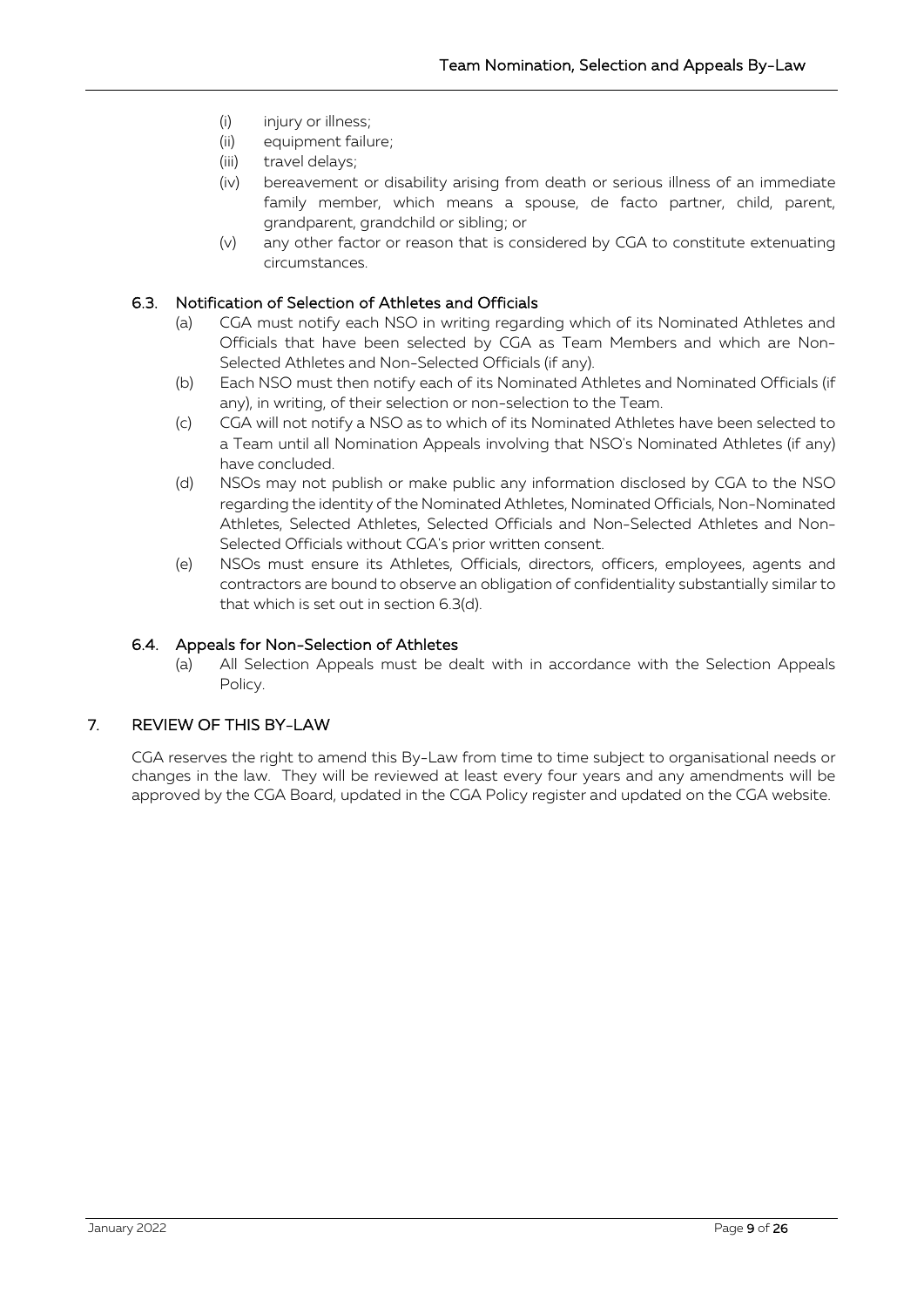# Schedule 1: Nomination Appeals Policy

## 1. Definitions

In this Nomination Appeals Policy, the following words have the corresponding meanings:

| "Appellant"                   | means a Non-Nominated Athlete who has commenced a Nomination Appeal in the                                                                                                                                                                                                                                                                                                                     |
|-------------------------------|------------------------------------------------------------------------------------------------------------------------------------------------------------------------------------------------------------------------------------------------------------------------------------------------------------------------------------------------------------------------------------------------|
|                               | NST whether in the General Division as a First Instance Appeal or in the Appeals<br>Division as a Final Appeal.                                                                                                                                                                                                                                                                                |
| "Athlete"                     | means a registered athlete member of an NSO.                                                                                                                                                                                                                                                                                                                                                   |
| "AUD"                         | means Australian Dollars.                                                                                                                                                                                                                                                                                                                                                                      |
| "Business Day"                | means a day other than a Saturday, Sunday or public holiday in Victoria, Australia.                                                                                                                                                                                                                                                                                                            |
| "By-Law"                      | means the by-law which documents the nomination, selection and appeal policies<br>and procedures for CGA (as amended from time to time).                                                                                                                                                                                                                                                       |
| "CEO"                         | means the Chief Executive Officer of the referenced organisation.                                                                                                                                                                                                                                                                                                                              |
| "CGA"                         | means Commonwealth Games Australia Limited, as the association officially<br>recognised by the Commonwealth Games Federation for the Australian territory<br>which has exclusive authority for Australia's participation in the Games.                                                                                                                                                         |
| "Commonwealth<br>Games"       | means the multi-sport event held once every four years under the auspices of the<br>Commonwealth Games Federation.                                                                                                                                                                                                                                                                             |
| "Commonwealth<br>Youth Games" | means the multi-sport youth event held once every four years under the auspices<br>of the Commonwealth Games Federation.                                                                                                                                                                                                                                                                       |
| "Dispute Notice"              | has the meaning set out in clause 6.2.                                                                                                                                                                                                                                                                                                                                                         |
| "Final Appeal"                | means the final instance of a Nomination Appeal, lodged in the Appeals Division of<br>the NST (to be determined by a panel comprising 3 NST members), against a<br>decision or determination that was made by a single NST member of the General<br>Division of the NST in a First Instance Appeal in respect of a dispute relating to an<br>Athlete's non-nomination for selection to a Team. |
| "First Instance<br>Appeals"   | means the first instance of a Nomination Appeal whereby a single NST member of<br>the General Division of the NST will arbitrate the dispute relating to an Athlete's<br>non-nomination for selection to a Team.                                                                                                                                                                               |
| "Games"                       | means the Commonwealth Games, Commonwealth Youth Games or any other<br>sporting competition or event in which a Team is to compete or participate.                                                                                                                                                                                                                                             |
| "Interested Party"            | means, a Non-Nominated Athlete otherwise eligible for nomination for selection to<br>a Team which is the subject of the Nomination Appeal who has provided the<br>indication referred to in clause 5.4.                                                                                                                                                                                        |
| "NST"                         | means the Australian Government entity known as the National Sports Tribunal<br>established by the National Sports Tribunal Act 2019, comprised of the General<br>Division, the Anti-Doping Division, and the Appeals Division.                                                                                                                                                                |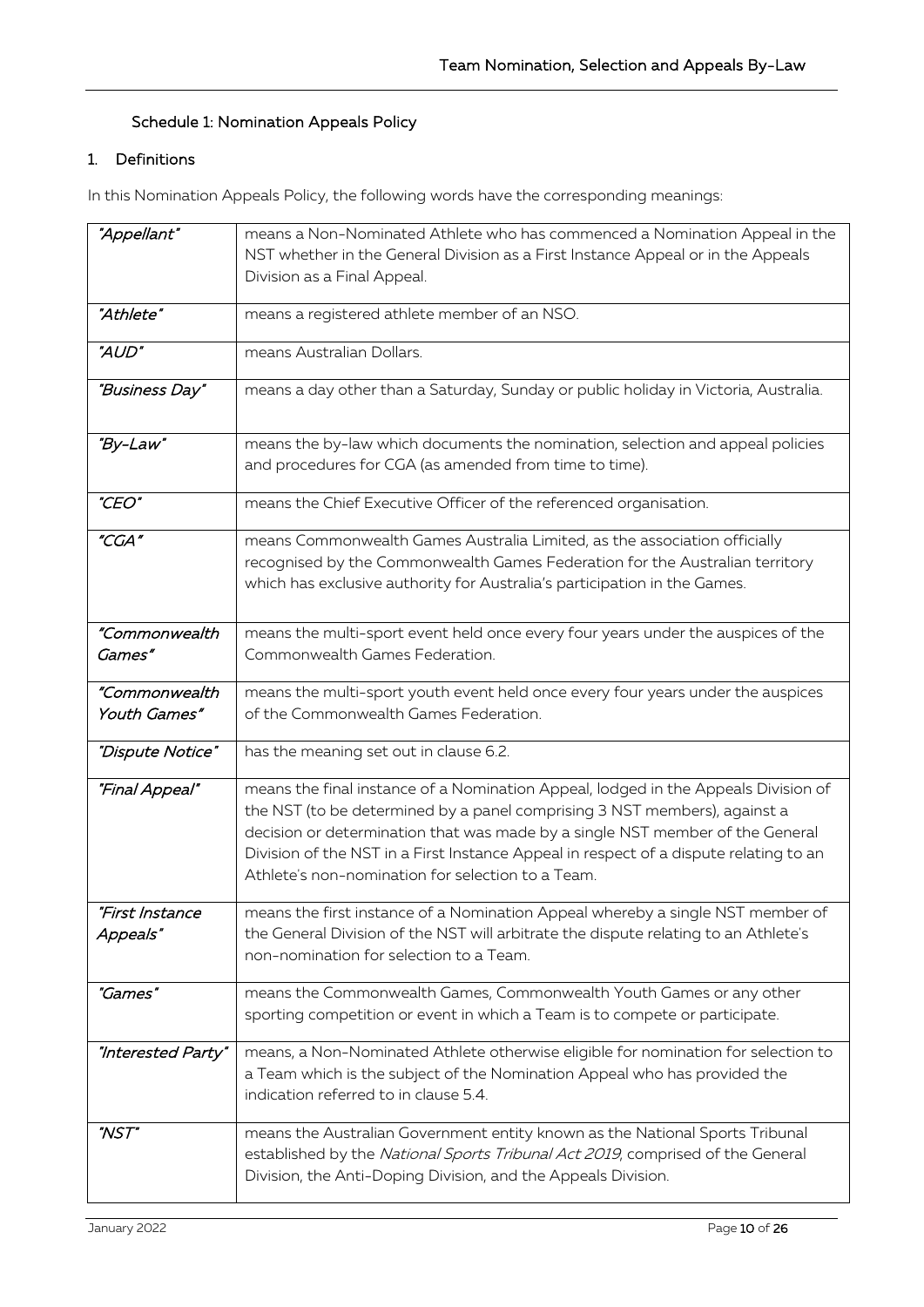| "Nomination<br>Appeal"                       | means an appeal, however described, against non-nomination for selection to a<br>Team                                                                                                                                                                                                                                                                                                        |
|----------------------------------------------|----------------------------------------------------------------------------------------------------------------------------------------------------------------------------------------------------------------------------------------------------------------------------------------------------------------------------------------------------------------------------------------------|
| "Nominated<br>Athlete"                       | means any Athlete nominated by the NSO for selection to a Team in compliance<br>with that NSO's Nomination Policy and section 5 of the By-Law.                                                                                                                                                                                                                                               |
| Nominated<br>Representative                  | means, where a NSO has no CEO, a representative of that NSO as determined by<br>the board of that NSO.                                                                                                                                                                                                                                                                                       |
| "Nomination<br>Policy"                       | means the policy, prepared by an NSO in accordance with section 5 of the By-Law,<br>pursuant to which the NSO will nominate Athletes to CGA for consideration for<br>selection to a Team.                                                                                                                                                                                                    |
| <i>"Nomination</i><br><b>Appeals Policy"</b> | means this nomination appeals policy as contained in Schedule 1 of the By-Law<br>which documents the process to be followed in connection with all Nomination<br>Appeals, as amended by CGA from time to time.                                                                                                                                                                               |
| "Non-Nominated<br>Athlete"                   | means any Athlete who is not nominated by their NSO for selection to a Team.                                                                                                                                                                                                                                                                                                                 |
| "NSO"                                        | means the National Sporting Organisation, of a sport that will be on the program of<br>the next Games, that is responsible for making the nomination decision.                                                                                                                                                                                                                               |
| "NST Act"                                    | means the National Sports Tribunal Act 2019 (Cth).                                                                                                                                                                                                                                                                                                                                           |
| "NST Application<br>Form"                    | means the form titled "Application for General Sports-Related Disputes" available<br>for download at https://www.nationalsportstribunal.gov.au/resources/application-<br>forms-dispute-resolution.                                                                                                                                                                                           |
| "NST Costs"                                  | means the aggregate of any Service Charges and application fee payable to the<br>NST in connection with either a First Instance Appeal or Final Appeal (as applicable).                                                                                                                                                                                                                      |
| "NST Legislation"                            | means the NST Act and all legislative and notifiable instruments made under the<br>NST Act.                                                                                                                                                                                                                                                                                                  |
| "NST Procedure"                              | means the process and procedure by which the NST operates, including as set out<br>in the NST Act and any instrument made under the NST Act including but not<br>limited to the National Sports Tribunal Rule and the National Sports Tribunal<br>Practice and Procedure Determination as amended from time to time and in effect<br>at the time of the commencement of a Nomination Appeal. |
| "NST Registry"                               | means the NST Registry team is located within the Australian Government<br>Department of Health which provides case management and administrative<br>support.                                                                                                                                                                                                                                |
| "Preliminary<br>Conference"                  | means a conference between the NST and the parties of the Nomination Appeal to<br>discuss, amongst other things, the likely timing and costs of the Nomination Appeal.                                                                                                                                                                                                                       |
| "Service Charges"                            | means the charges that may be payable to the NST to cover the cost of the<br>arbitration under section 46 of the NST Act.                                                                                                                                                                                                                                                                    |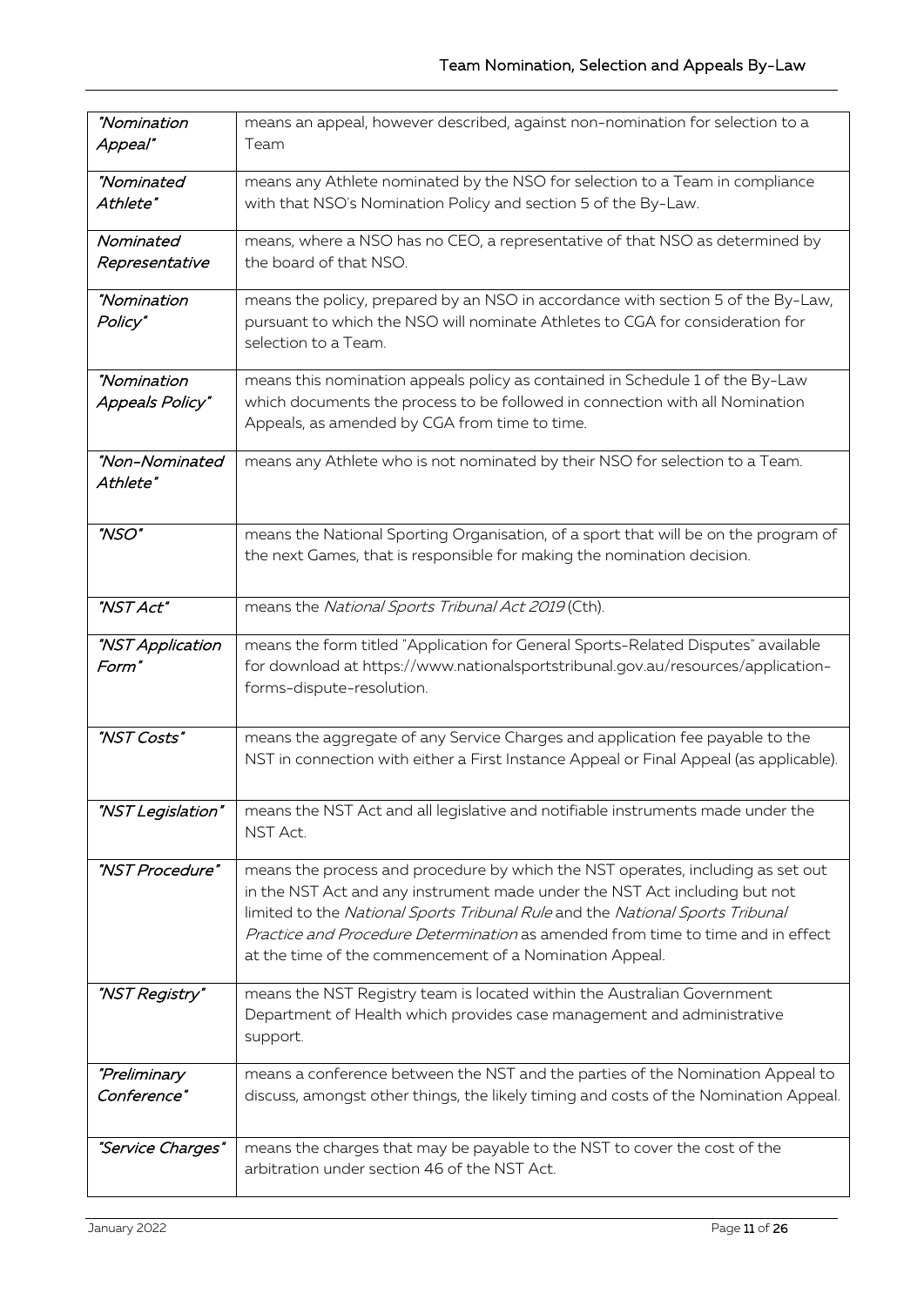| "Team"           | means any team of Athletes and officials who are selected by CGA to represent<br>Australia at the Games. |
|------------------|----------------------------------------------------------------------------------------------------------|
| "Written Notice" | means notice in writing by letter, email or other written means of communication.                        |

#### 2. Interpretation

- 2.1. Unless the context otherwise requires, reference to:
- (a) a clause is to a clause of this Schedule 1; and
- (b) the singular includes the plural and the converse also applies.
	- 2.2. If a person to whom this Schedule applies consists of more than one person, then this Schedule binds them jointly and severally.
	- 2.3. A reference to time, day or date is to time, day or date in Victoria, Australia.
	- 2.4. Where a word or expression is given a particular meaning, other parts of speech and grammatical forms of that word or expression have a corresponding meaning.
	- 2.5. Headings are for convenience only and do not form part of this Nomination Appeals Policy or affect its interpretation.

#### 3. Objective of THIS nomination appeals POLICY

- 3.1. A Nomination Policy exhaustively sets out (amongst other things) the parameters, process and criteria (both eligibility and performance) that will be applied by a NSO in order to determine the nomination of Athletes for selection for the Games.
- 3.2. This Nomination Appeals Policy sets out the process that must be followed in relation to any Nomination Appeals.
- 3.3. Athletes have a right of appeal against their non-nomination for consideration by CGA for selection to a Team and may apply to the NST for arbitration of a Nomination Appeal (except where a specific Nomination Policy excludes such a right).
- 3.4. Officials do not have a right of appeal against their non-nomination to a Team.
- 3.5. This Nomination Appeals Policy applies to both Athletes and the NSOs.

#### 4. General rules

- 4.1. A Non-Nominated Athlete may appeal against their non-nomination for selection to a Team in accordance with the procedures set out in this Nomination Appeals Policy. For clarity, Athletes can only appeal their non-nomination for selection to a Team after their NSO has notified CGA of the identity of each of its Nominated Athletes in accordance with section 5 of the By-Laws.
- 4.2. In the event that two or more Nomination Appeals are brought under this Nomination Appeals Policy and it appears to the NST that:
	- (a) the Nomination Appeals involve a common question; or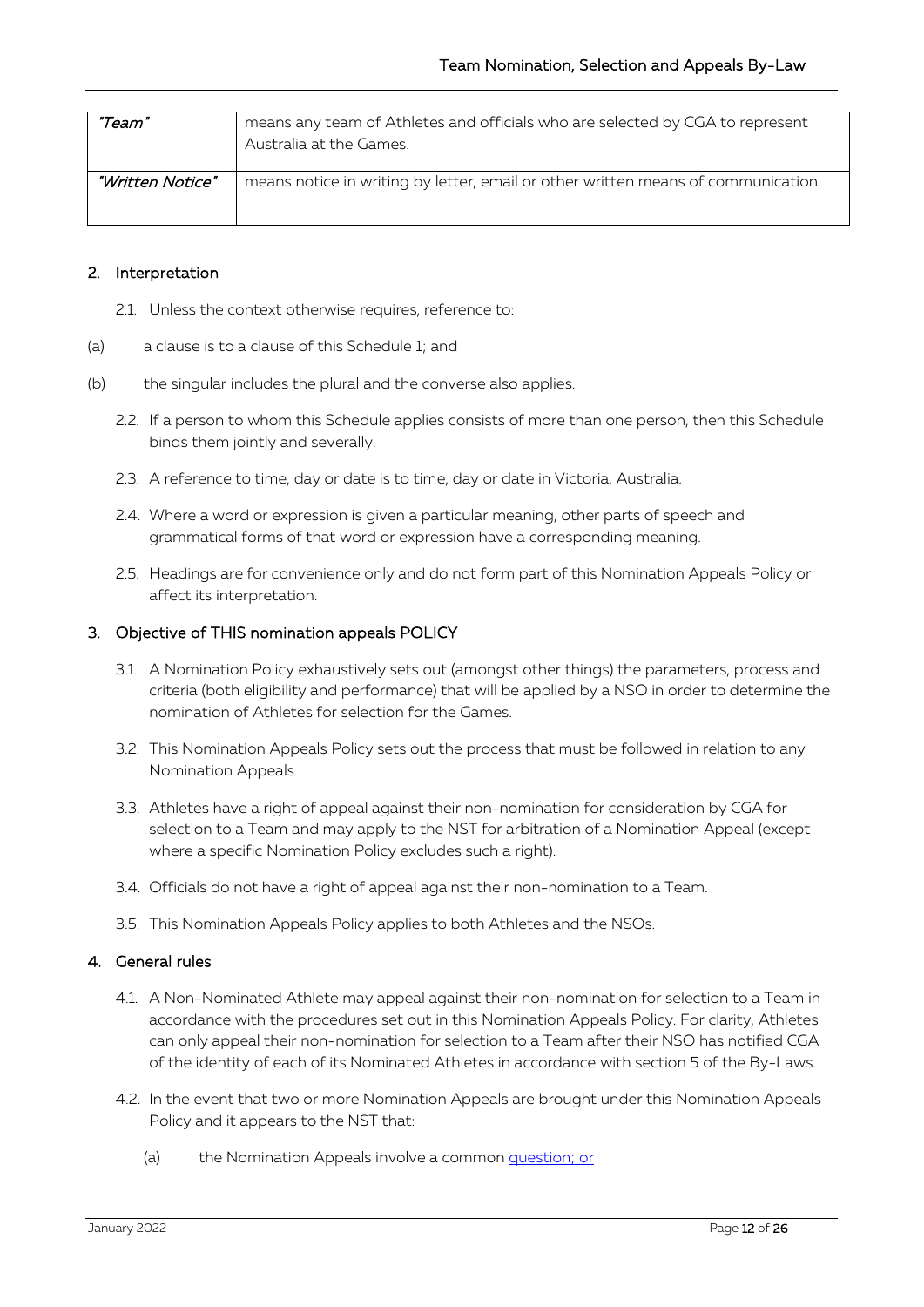- (b) the relief claimed in them are in respect of, or arise out of, the same instance of nomination; or
- (c) there is some other reason for it being desirable to have the Nomination Appeals consolidated,

these Nomination Appeals must, so far as practicable, be consolidated and heard together and the Athletes involved in these Nomination Appeals must provide reasonable assistance to the NST to achieve this outcome.

## 5. Parties to a Nomination Appeal (First Instance Appeals and Final Appeals)

- 5.1. The Parties to a Nomination Appeal will be:
	- (a) the Appellant;
	- (b) the NSO; and
	- (c) any Interested Parties.
- 5.2. The NSO and the Appellant must identify to the NST any Athletes who may be Interested Parties. Athletes may also identify themselves to the NST as potential Interested Parties.
- 5.3. In the event that any doubt should arise as to the eligibility of a person as an Interested Party, the NSO shall determine the matter in its sole and absolute discretion.
- <span id="page-12-0"></span>5.4. An Athlete identified as a potential Interested Party must, in order to participate in the Nomination Appeal, indicate to the NST that they wish to be an Interested Party in the Nomination Appeal.
- 5.5. In accordance with the NST Procedure, an Interested Party:
	- (a) must receive notice of the Nomination Appeal from the NST;
	- (b) must be given the opportunity to make submissions and give evidence in the Nomination Appeal;
	- (c) must receive a copy of the determination handed down by the NST; and
	- (d) will be bound by any determination handed down by the NST.
- 5.6. An Interested Party may also lodge a Final Appeal in respect of a decision or determination that is made by the NST at the conclusion of a First Instance Appeal.
- 5.7. A person who receives notice from the NST of their identification as an Interested Party may decline or fail to participate as an Interested Party at any time, in which case that person will automatically waive any rights afforded an Interested Party, including the right to lodge a Final Appeal.
- 5.8. For the avoidance of doubt, an Athlete identified as a potential Interested Party in a First Instance Appeal, but who does not participate in that First Instance Appeal will not be permitted to lodge a Final Appeal in respect of a decision or determination that is made by an NST in that First Instance Appeal.

## <span id="page-12-1"></span>6. STEPS PRIOR TO COMMENCING A NOMINATION APPEAL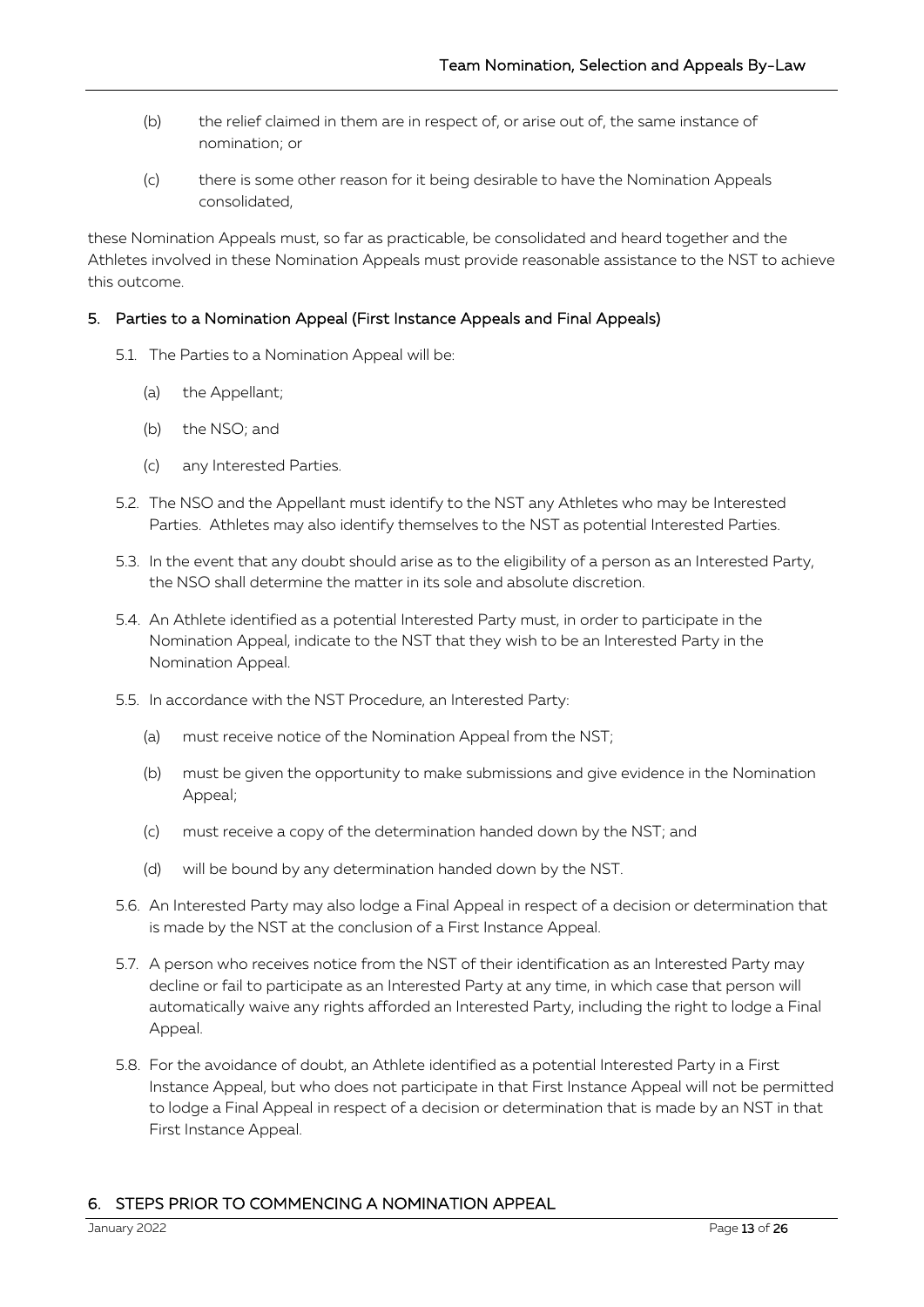- 6.1. A Non-Nominated Athlete must not commence a Nomination Appeal in the NST unless the dispute resolution provisions of this clause [6](#page-12-1) have first been complied with.
- <span id="page-13-0"></span>6.2. Within 24 hours of the time that a Non-Nominated Athlete receives notice of their nonnomination, the Non-Nominated Athlete must provide Written Notice to the CEO or Nominated Representative of their NSO that the Non-Nominated Athlete disputes their non-nomination to a Team (Dispute Notice). The Non-Nominated Athlete must include the following in the Dispute Notice:
	- (a) reasons to support their decision to dispute their non-nomination; and
	- (b) payment of an AUD\$200 application fee, which will be refunded to the Non-Nominated Athlete should the outcome of the dispute or Nomination Appeal process result in their nomination for selection for the Team.
- <span id="page-13-1"></span>6.3. Within 24 hours of the Non-Nominated Athlete giving the Dispute Notice in accordance with clause [6.2,](#page-13-0) the CEO or Nominated Representative of their NSO must provide the Non-Nominated Athlete with a written statement setting out the NSO's reasons for its decision not to nominate the Non-Nominated Athlete for selection for the Team.
- <span id="page-13-2"></span>6.4. Within 24 hours of a Non-Nominated Athlete receiving the NSO's written statement in accordance with clause [6.3,](#page-13-1) the Non-Nominated Athlete must provide a written response to the CEO or Nominated Representative of their NSO advising whether the Non-Nominated Athlete intends to proceed to a hearing of their Nomination Appeal in the General Division of the NST.
- 6.5. The Parties must use their best endeavours, acting in good faith and on a without prejudice basis, to resolve the dispute through confidential communication in accordance with this clause [6.](#page-12-1)
- 6.6. For the avoidance of doubt, any formal Written Notice or statement made by the CEO or Nominated Representative of the relevant NSO or the Non-Nominated Athlete in compliance with clauses [6.2](#page-13-0) - [6.4](#page-13-2) may be submitted to the NST for the purposes of the First Instance Appeal and or the Final Appeal.
- 6.7. For clarity, time periods referred to in clause [6](#page-12-1) may be extended by agreement between the NSO and the Non-Nominated Athlete in advance, or unilaterally by the NST in exceptional circumstances.

# <span id="page-13-3"></span>7. FIRST INSTANCE APPEAL TO THE GENERAL DIVISION OF THE NST

7.1. A Nomination Appeal must be heard in the General Division of NST in the first instance.

## 8. GROUNDS FOR A FIRST INSTANCE APPEAL

- 8.1. A Non-Nominated Athlete (the Appellant) may bring a First Instance Appeal for hearing on one or more of the following grounds (which the Appellant bears the onus of making out):
	- (a) that the Nomination Policy was not properly applied by the NSO with respect to the Appellant;
	- (b) the Appellant was not afforded a reasonable opportunity by the NSO to satisfy the selection criteria set out in the relevant Nomination Policy;
	- (c) the NSO was affected by actual bias in making its decision to not select the Appellant; and or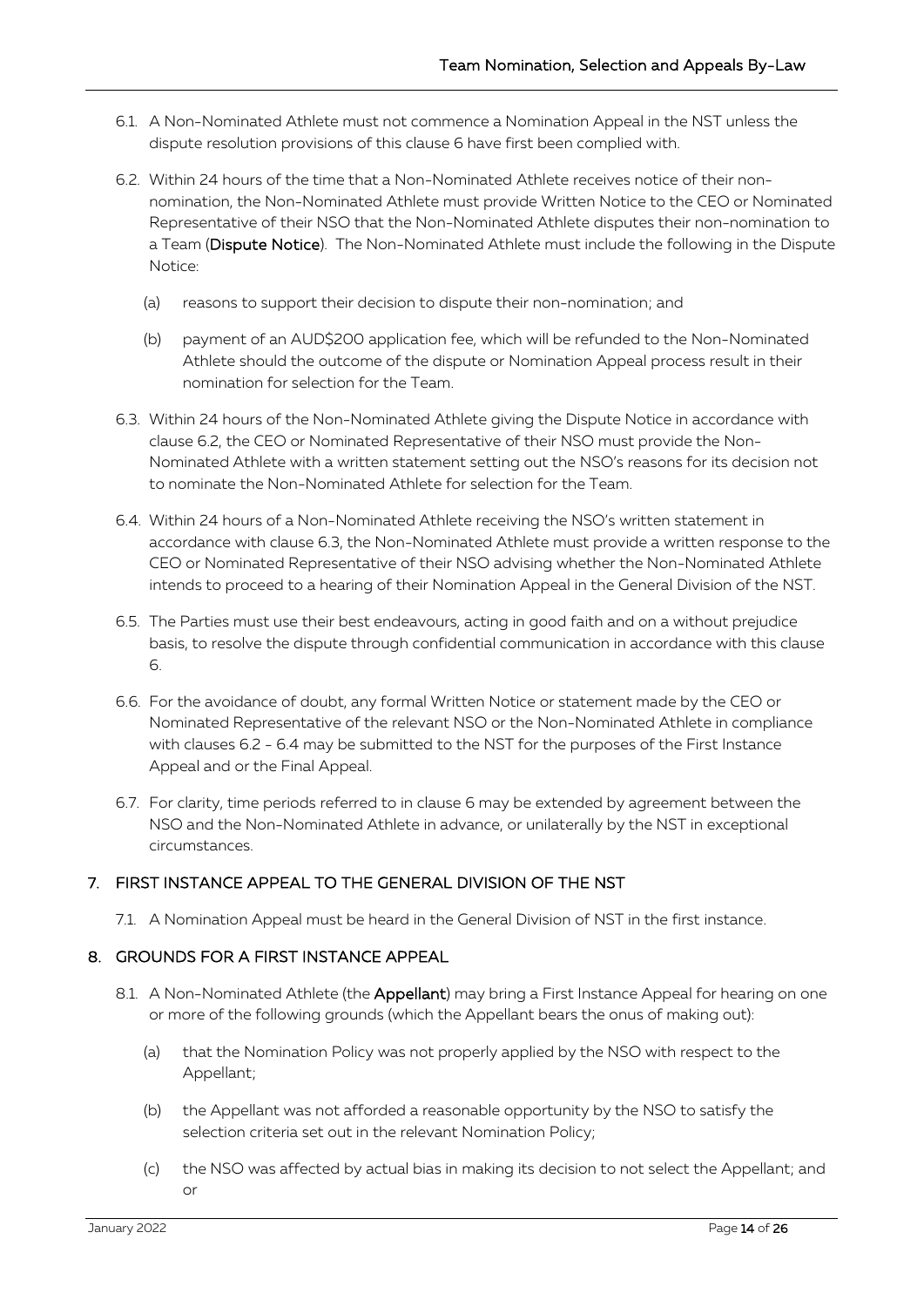(d) there was no material basis on which the NSO's decision could be reasonably based.

## 9. MAKING AN APPLICATION FOR A FIRST INSTANCE APPEAL

- <span id="page-14-0"></span>9.1. An Appellant wishing to make an application for a First Instance Appeal must, within 24 hours of advising the CEO or Nominated Representative of their NSO of their intention to proceed to a hearing of their Nomination Appeal under clause [6.4:](#page-13-2)
	- (a) complete and lodge the required NST Application Form with the NST Registry in accordance with the NST Procedure, setting out the grounds of appeal relied on by the Appellant; and
	- (b) pay the AUD\$500 application fee as required by the NST.
- <span id="page-14-1"></span>9.2. For clarity, unless the Appellant and their NSO otherwise agree, an extension of time to make an application for a First Instance Appeal may be granted by the NST in extenuating circumstances outside the control of the Appellant .
- 9.3. Service Charges may also be payable to the NST in connection with the First Instance Appeal. These Service Charges will be negotiated as between the parties to the First Instance Appeal and the NST at a Preliminary Conference, and ultimately determined by the CEO of the NST.
- 9.4. CGA will contribute 50% of the NST Costs incurred in connection with the First Instance Appeal above the AUD\$500 application fee payable under clause [9.1](#page-14-0)[\(b\),](#page-14-1) up to a total value of AUD\$1,000 with the balance of the Service Charges to be paid by the relevant NSO (Example: If the NST Costs incurred in connection with a First Instance Appeal is AUD\$1,500, CGA will contribute AUD\$500, being 50% of AUD\$1,000 and the relevant NSO will contribute AUD\$500).
- 9.5. Where the outcome of the First Instance Appeal results in the Appellant's nomination for selection for the Team, any application fee and Service Charges paid by the Appellant to the NST will be reimbursed to the Appellant by the NSO.

## 10. FIRST INSTANCE APPEAL PROCEDURE

- <span id="page-14-2"></span>10.1. A First Instance Appeal will proceed in accordance with the NST Procedure including with respect to the specific procedural matters set out below, which apply to all the First Instance Appeals:
	- (a) Where the NST considers it appropriate to do so and all the involved parties to the First Instance Appeal agree, the NST may determine the First Instance Appeal without a hearing.
	- (b) The NST must provide Written Notice to the parties of its determination as soon as reasonably practicable after the conclusion of the hearing (in most cases, within 24 hours of the conclusion of the hearing).
	- (c) The NST will provide the parties with a statement of the reasons for its determination within 3 Business Days of notifying the parties of its determination.
	- (d) The determination of the NST is final and binding on the parties and, subject only to a Final Appeal pursuant to clauses [12](#page-15-0) - [16,](#page-16-0) no party may institute proceedings in any other court or tribunal.
- 10.2.The duration of the First Instance Appeal will vary depending on time available in accordance with the NST Procedure regarding expedited resolution of disputes (see also clause [17\)](#page-17-0).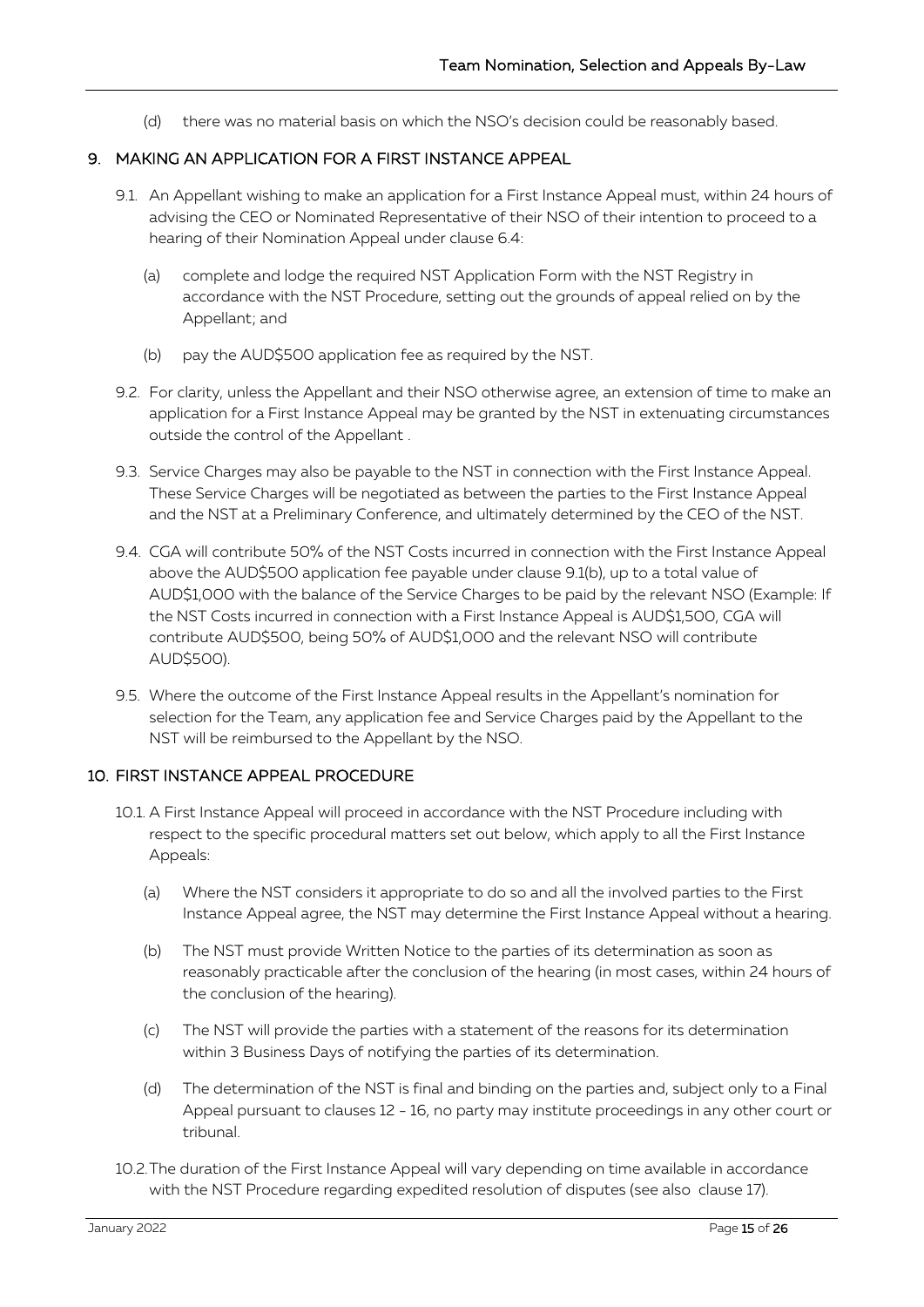#### <span id="page-15-2"></span>11. FIRST INSTANCE APPEAL OUTCOMES – RECONSIDERATION AND REDETERMINATION

- 11.1. In concluding a First Instance Appeal, the NST may either:
- (a) uphold the decision of the relevant NSO not to nominate the Appellant for selection to the Team; or
- <span id="page-15-1"></span>(b) overturn the decision of the relevant NSO not to nominate the Appellant for selection to the Team.
	- 11.2. The determination handed down by the General Division of the NST with respect to a First Instance Appeal is final and binding on the parties save for the lodgement of a Final Appeal in accordance with clauses [12](#page-15-0) - [16.](#page-16-0)
	- 11.3. In the event that the NST overturns the decision of the relevant NSO not to nominate the Appellant for selection to the Team, the NST will then direct the relevant NSO to reconsider and determine its position regarding Appellant's eligibility and suitability for nomination for selection to the Team in light of the determination of the NST.
	- 11.4. In reconsidering and determining the NSO's position regarding the Appellant's eligibility and suitability for nomination for selection to the Team, the NSO must observe the principles of natural justice.
	- 11.5. Any decision made by the NSO regarding the Appellant's nomination following the direction from the NST in clause [11.3,](#page-15-1) will be final and binding on the Appellant, subject only to the Appellant lodging a Final Appeal to the Appeals Division of the NST in accordance with clauses [12](#page-15-0) - [16.](#page-16-0)

## <span id="page-15-0"></span>12. FINAL APPEAL TO THE APPEALS DIVISION OF THE NST

- 12.1. If the General Division of the NST makes a determination in relation to a First Instance Appeal, a party to that First Instance Appeal may lodge a Final Appeal to appeal the determination of the General Division of the NST.
- 12.2. For clarity, a Final Appeal in respect of a decision or determination that is made by the NST in a First Instance Appeal may only be lodged by a party to that First Instance Nomination Appeal and can be lodged before or after the reconsideration process in clause [11](#page-15-2) has concluded.

#### 13. GROUNDS FOR A FINAL APPEAL

- 13.1. The Appellant may bring a Final Appeal for hearing on one or more of the following grounds (which the Appellant bears the onus of making out):
	- (a) that the determination handed down by the General Division of the NST with respect to a First Instance Appeal breached the rules of natural justice; and or
	- (b) that the determination handed down by the General Division of the NST with respect to a First Instance Appeal was affected by a legal error.

#### 14. MAKING AN APPLICATION FOR A FINAL APPEAL

<span id="page-15-3"></span>14.1. In order to lodge a Final Appeal, any party eligible to make an application for a Final Appeal must, within 48 hours after their notification of the General Division's determination in relation to the First Instance Appeal under claus[e 10.1:](#page-14-2)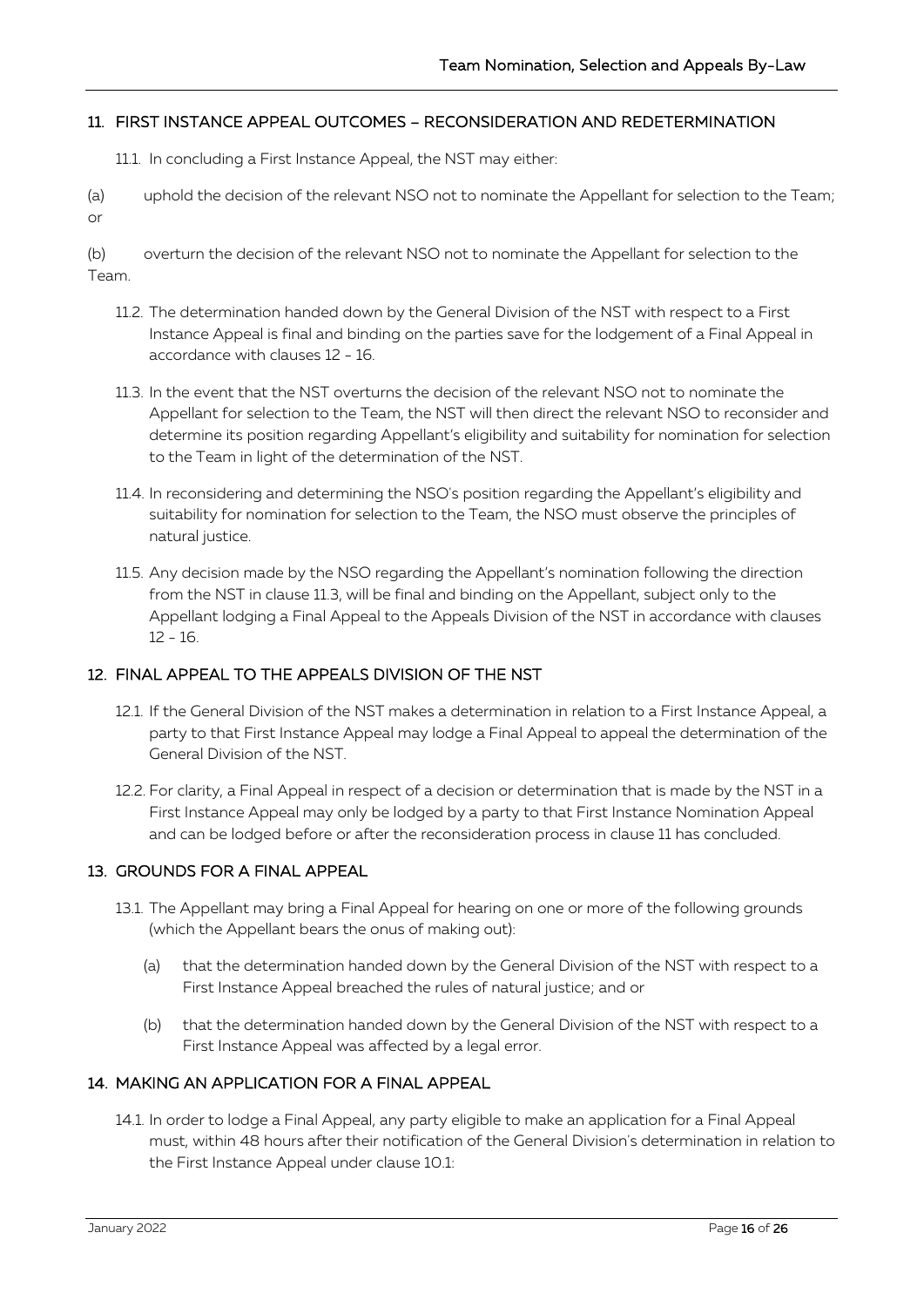(a) complete and lodge the required NST Application Form with the NST Registry in accordance with the NST Procedure, setting out the grounds of appeal relied on by the Appellant;

- (b) provide a copy of the required NST Application Form to the other parties to the Final Appeal; and
- <span id="page-16-1"></span>(c) pay the AUD\$1,500 application fee as required by the NST.
	- 14.2. For clarity, unless agreed by the Appellant and their NSO, an extension of time to make an application for a Final Appeal may be granted by the NST in extenuating circumstances outside the control of the Appellant.
	- 14.3.Service Charges may also be payable to the NST in connection with the Final Appeal. These Service Charges will be negotiated as between the parties to the Final Appeal and the NST at the Preliminary Conference, and ultimately determined by the CEO of the NST.
	- 14.4.CGA will to contribute 50% of the NST Costs incurred in connection with the Final Appeal above the AUD\$1,500 application fee payable under clause [14.1](#page-15-3)[\(c\),](#page-16-1) up to a total value of AUD\$1,000 with the balance of the Service Changes to be paid by the relevant NSO (Example: If the total NST Costs incurred in connection with a Final Appeal is AUD\$3,000, CGA will contribute AUD\$750, being 50% of AUD\$1,500 and the relevant NSO will contribute AUD\$750).
	- 14.5.Each NSO has the right but not the obligation to reimburse an Appellant for the Service Charges it incurs in connection with the Final Appeal.
	- 14.6.Where the outcome of the Final Appeal results in the Appellant's nomination for selection for the Team, any application fee and Service Charges paid by the Appellant to the NST will be reimbursed to the Appellant by the NSO.

## 15. FINAL APPEAL PROCEDURE

15.1. A Final Appeal heard in the Appeals Division of the NST will proceed in accordance with the NST Procedure including with respect to the specific procedural matters set out below, which apply to all the Final Appeals:

(a) Where the NST considers it appropriate to do so and all the involved parties to the Final Appeal agree, the NST may determine the Final Appeal without a hearing.

(b) The NST must provide Written Notice to the parties of its determination as soon as reasonably practicable after the conclusion of the hearing (in most cases, within 24 hours of the conclusion of the hearing).

(c) The NST will provide the parties with a statement of the reasons for its determination within 3 Business Days of notifying the parties of its determination.

15.2. The length of the Final Appeal will vary depending on time available and in accordance with the NST Procedure regarding the expedited resolution of disputes (see also clause [17\)](#page-17-0).

## <span id="page-16-0"></span>16. FINAL APPEAL OUTCOMES - RECONSIDERATION AND REDETERMINATION

16.1. In concluding a Final Appeal, the NST may either:

- (a) uphold the decision of the First Instance Appeal; or
- (b) overturn the decision of the First Instance Appeal.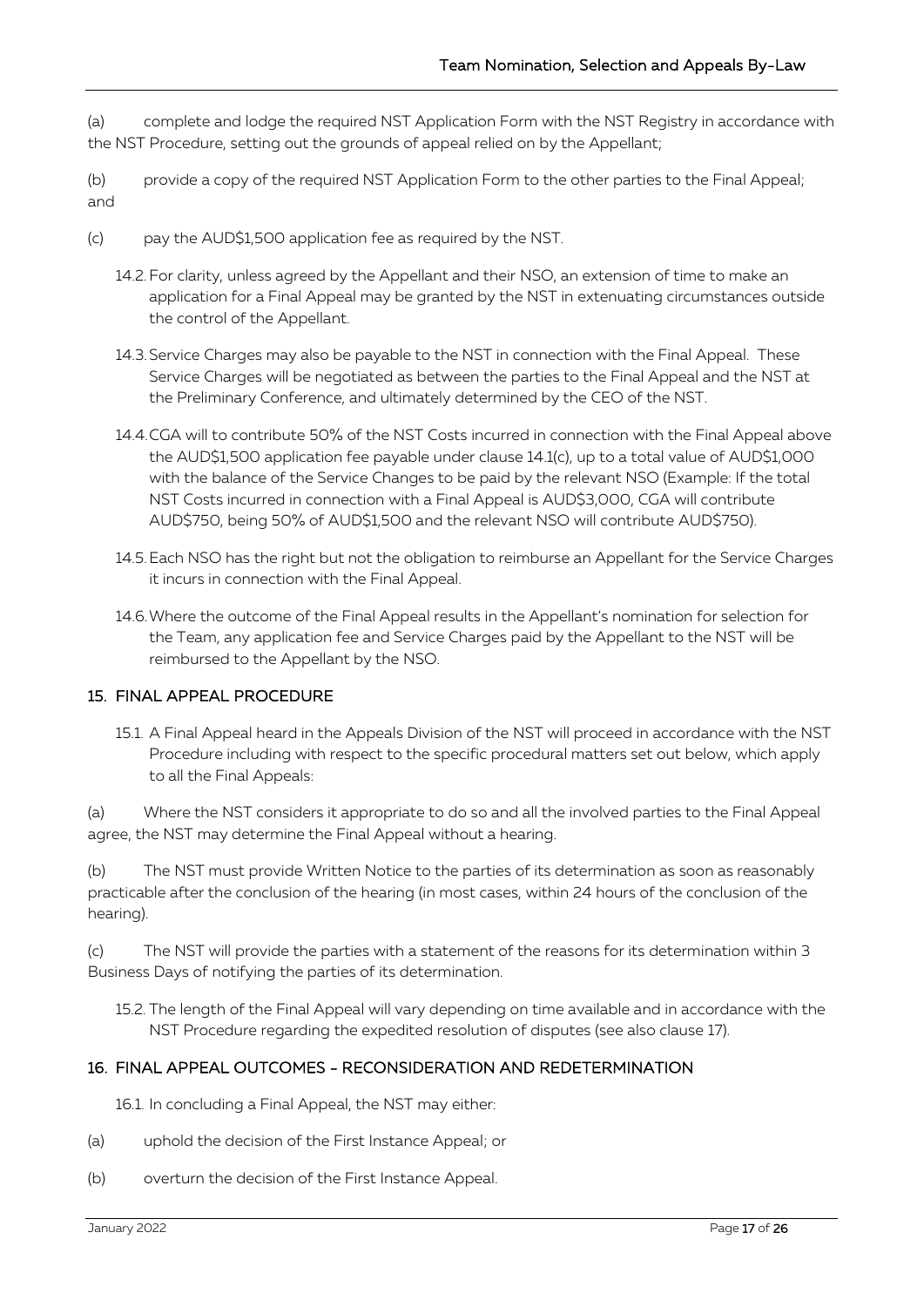- 16.2. The determination handed down by the Appeal Division of the NST with respect to a Final Appeal is final and binding on the parties.
- <span id="page-17-1"></span>16.3. In the event that the NST overturns the decision of the First Instance Appeal, the NST will then direct the relevant NSO to reconsider and determine its position regarding Appellant's eligibility and suitability for nomination for selection to the Team in light of the determination of the NST.
- 16.4.In reconsidering and determining the NSO's position regarding the Appellant's eligibility and suitability for nomination for selection to the Team, the NSO must observe the principles of natural justice.
- 16.5. Any decision made by the NSO regarding the Appellant's nomination following the direction from the NST in clause [16.3,](#page-17-1) will be final and binding on the Appellant.

# <span id="page-17-0"></span>17. WHERE AN APPLICATION TO DEAL WITH A DISPUTE REQUIRES EXPEDITION

- 17.1. If, on receiving an application for a Nomination Appeal, the CEO of the NST is satisfied that it is necessary to deal with the application for a Nomination Appeal expeditiously, the CEO of the NST is to convene a Preliminary Conference (if appropriate) and then immediately appoint one or more NST members to deal with the Nomination Appeal.
- 17.2. The CEO of the NST and the appointed NST member(s) are to take all steps necessary to deal with the dispute the subject of the Nomination Appeal as expeditiously as the case requires. This may include, but is not limited to, waiving compliance with any provision of the NST Procedure that a party to the dispute would otherwise have to comply with.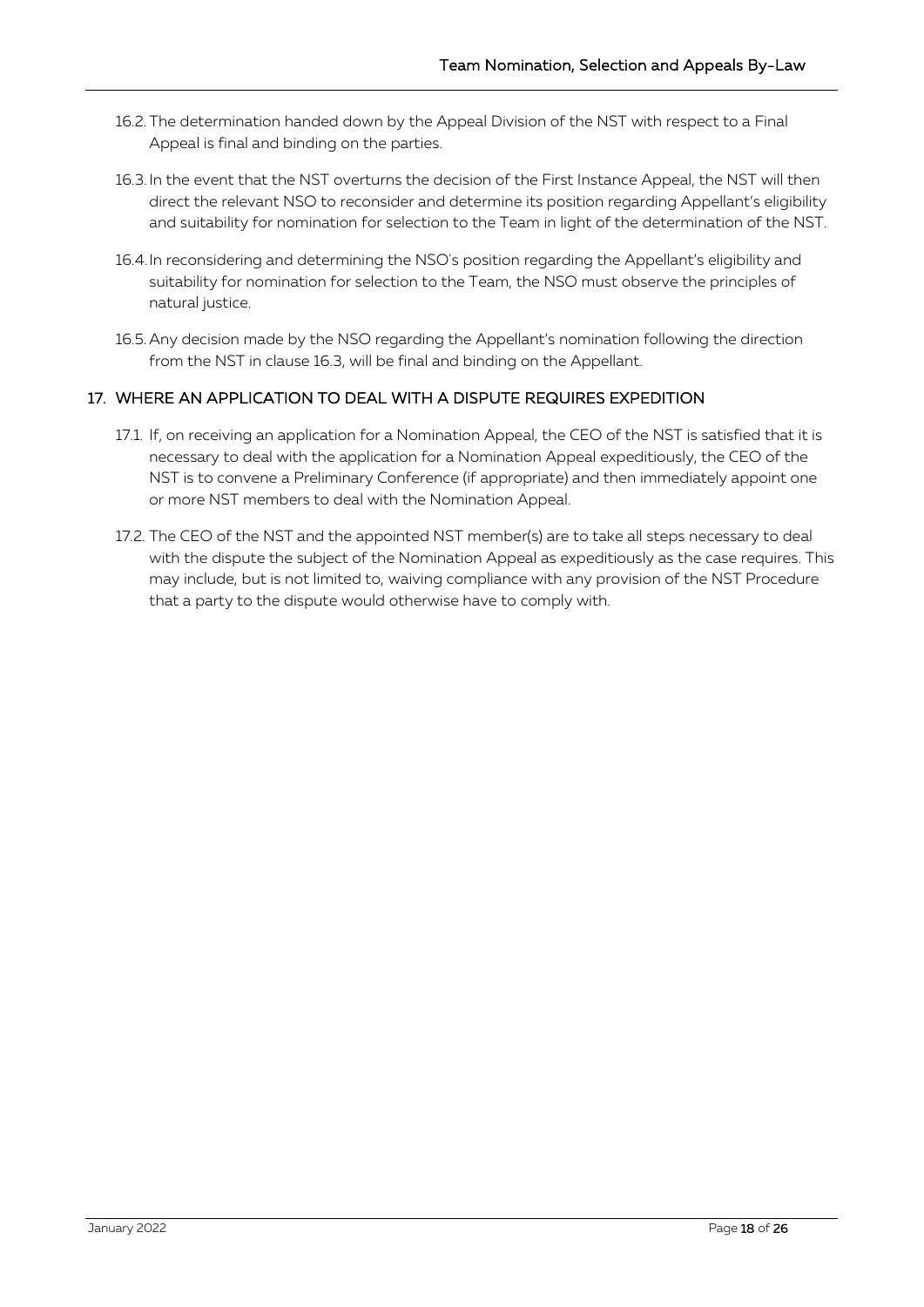# SCHEDULE 2: SELECTION APPEALS POLICY

## 1. DEFINITIONS

In this Selection Appeals Policy, the following words have the corresponding meanings:

| "Appellant"                    | means a Non-Selected Athlete who has commenced a Selection Appeal in the NST<br>whether in the General Division as a First Instance Appeal or in the Appeals Division<br>as a Final Appeal.                                                                                                                                                                                     |
|--------------------------------|---------------------------------------------------------------------------------------------------------------------------------------------------------------------------------------------------------------------------------------------------------------------------------------------------------------------------------------------------------------------------------|
| "Athlete"                      | means a registered athlete member of an NSO.                                                                                                                                                                                                                                                                                                                                    |
| "AUD"                          | means Australian Dollars.                                                                                                                                                                                                                                                                                                                                                       |
| "Business Day"                 | means a day other than a Saturday, Sunday or public holiday in Victoria, Australia.                                                                                                                                                                                                                                                                                             |
| "By-Law"                       | means the by-law which documents the nomination, selection and appeal policies<br>and procedures for CGA (as amended from time to time).                                                                                                                                                                                                                                        |
| "CEO"                          | means the Chief Executive Officer of the referenced organisation.                                                                                                                                                                                                                                                                                                               |
| "CGA"                          | means Commonwealth Games Australia Limited, as the association officially<br>recognised by the Commonwealth Games Federation for the Australian territory<br>which has exclusive authority for Australia's participation in the Games.                                                                                                                                          |
| "Commonwealth<br>Games"        | means the multi-sport event held once every four years under the auspices of the<br>Commonwealth Games Federation.                                                                                                                                                                                                                                                              |
| "Commonwealth<br>Youth Games"  | means the multi-sport youth event held once every four years under the auspices of<br>the Commonwealth Games Federation.                                                                                                                                                                                                                                                        |
| "Dispute Notice"               | has the meaning set out in clause 6.2.                                                                                                                                                                                                                                                                                                                                          |
| "Final Appeal"                 | means the final instance of a Selection Appeal, lodged in the Appeals Division of the<br>NST (to be determined by a panel comprising 3 NST members), against a decision or<br>determination that was made by a single NST member of the General Division of the<br>NST in a First Instance Appeal in respect of a dispute relating to an Athlete's non-<br>selection to a Team. |
| Instance<br>"First<br>Appeals' | means the first instance of a Selection Appeal whereby a single NST member of the<br>General Division of the NST will arbitrate the dispute relating to an Athlete's non-<br>selection to a Team.                                                                                                                                                                               |
| "Games"                        | means the Commonwealth Games, Commonwealth Youth Games or any other<br>sporting competition or event in which a Team is to compete or participate.                                                                                                                                                                                                                              |
| "NST"                          | means the Australian Government entity known as the National Sports Tribunal<br>established by the National Sports Tribunal Act 2019, comprised of the General<br>Division, the Anti-Doping Division, and the Appeals Division.                                                                                                                                                 |
| "Non-Selected<br>Athlete"      | means any Athlete who is not selected by CGA to a Team.                                                                                                                                                                                                                                                                                                                         |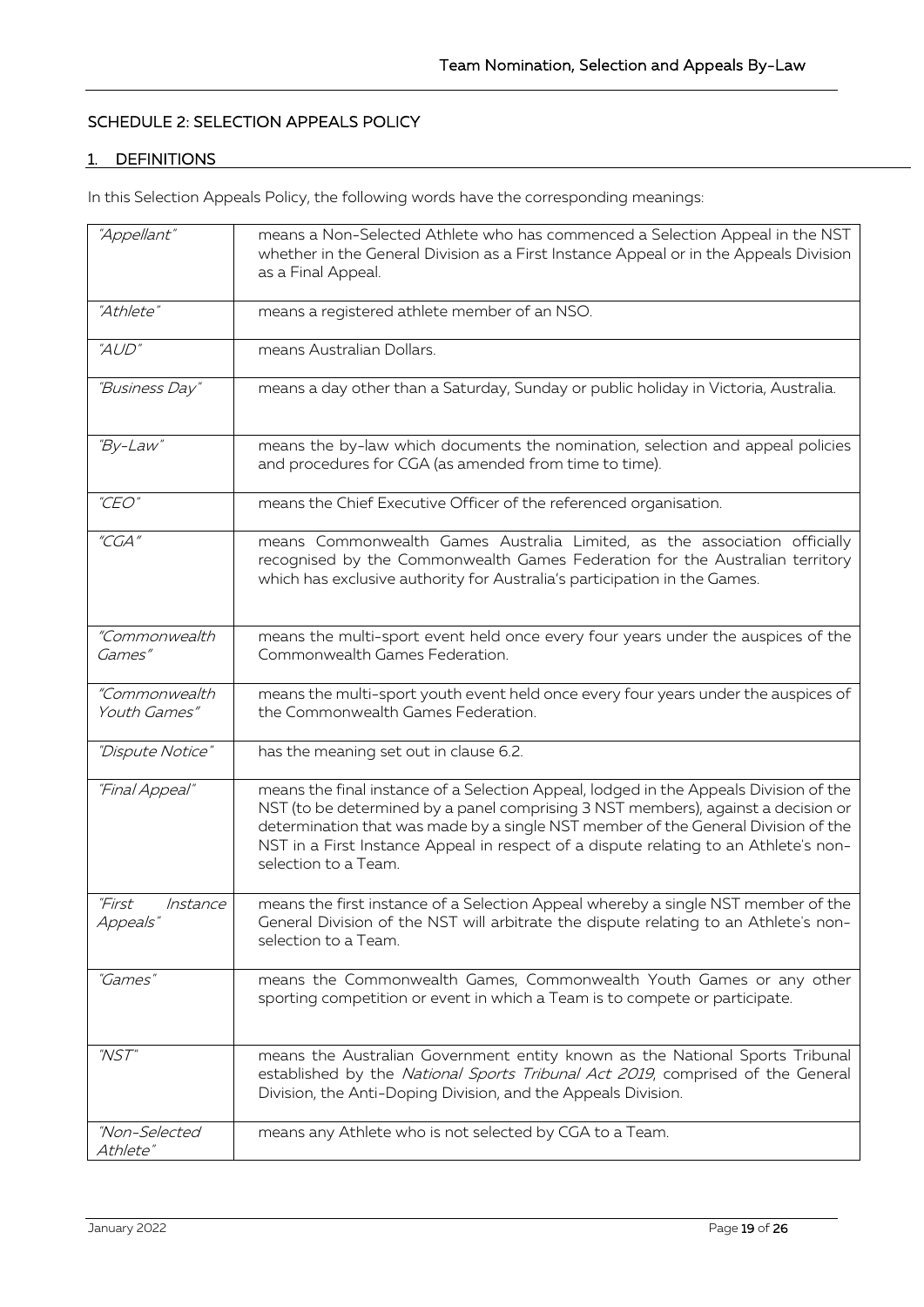| "NSO"                         | means the National Sporting Organisation, of a sport that will be on the program of<br>the next Games, that is responsible for making the nomination decision.                                                                                                                                                                                                                              |
|-------------------------------|---------------------------------------------------------------------------------------------------------------------------------------------------------------------------------------------------------------------------------------------------------------------------------------------------------------------------------------------------------------------------------------------|
| "NST Act"                     | means the National Sports Tribunal Act 2019 (Cth).                                                                                                                                                                                                                                                                                                                                          |
| "NST Application<br>Form"     | means the form titled "Application for General Sports-Related Disputes" available for<br>https://www.nationalsportstribunal.gov.au/resources/application-<br>download<br>at<br>forms-dispute-resolution.                                                                                                                                                                                    |
| "NST Costs"                   | means the aggregate of any Service Charges and application fee payable to the NST<br>in connection with either a First Instance Appeal or Final Appeal (as applicable).                                                                                                                                                                                                                     |
| "NST Legislation"             | means the NST Act and all legislative and notifiable instruments made under the NST<br>Act.                                                                                                                                                                                                                                                                                                 |
| "NST Procedure"               | means the process and procedure by which the NST operates, including as set out<br>in the NST Act and any instrument made under the NST Act including but not limited<br>to the National Sports Tribunal Rule and the National Sports Tribunal Practice and<br>Procedure Determination as amended from time to time and in effect at the time of<br>the commencement of a Selection Appeal. |
| "NST Registry"                | means the NST Registry team is located within the Australian Government<br>Department of Health which provides case management and administrative<br>support.                                                                                                                                                                                                                               |
| "Preliminary<br>Conference"   | means a conference between the NST and the parties of the Selection Appeal to<br>discuss, amongst other things, the likely timing and costs of the Selection Appeal.                                                                                                                                                                                                                        |
| "Selected Athlete"            | means any Athlete selected by CGA to a Team in compliance with section 6 of the<br>By-Law.                                                                                                                                                                                                                                                                                                  |
| "Selection Appeal"            | means an appeal, however described, against non-selection to a Team.                                                                                                                                                                                                                                                                                                                        |
| "Selection<br>Appeals Policy" | means this selection appeals policy as contained in Schedule 2 of the By-Law which<br>documents the process to be followed in connection with all Selection Appeals, as<br>amended by CGA from time to time.                                                                                                                                                                                |
| "Selection Criteria"          | means the selection criteria determined by CGA and described in section 6.1(b) of<br>these By-Laws.                                                                                                                                                                                                                                                                                         |
| "Service Charges"             | means the charges that may be payable to the NST to cover the cost of the<br>arbitration under section 46 of the NST Act.                                                                                                                                                                                                                                                                   |
| "Team"                        | means any team of Athletes and officials who are selected by CGA to represent<br>Australia at the Games.                                                                                                                                                                                                                                                                                    |
| "Written Notice"              | means notice in writing by letter, email or other written means of communication.                                                                                                                                                                                                                                                                                                           |

# 2. INTERPRETATION

2.1. Unless the context otherwise requires, reference to: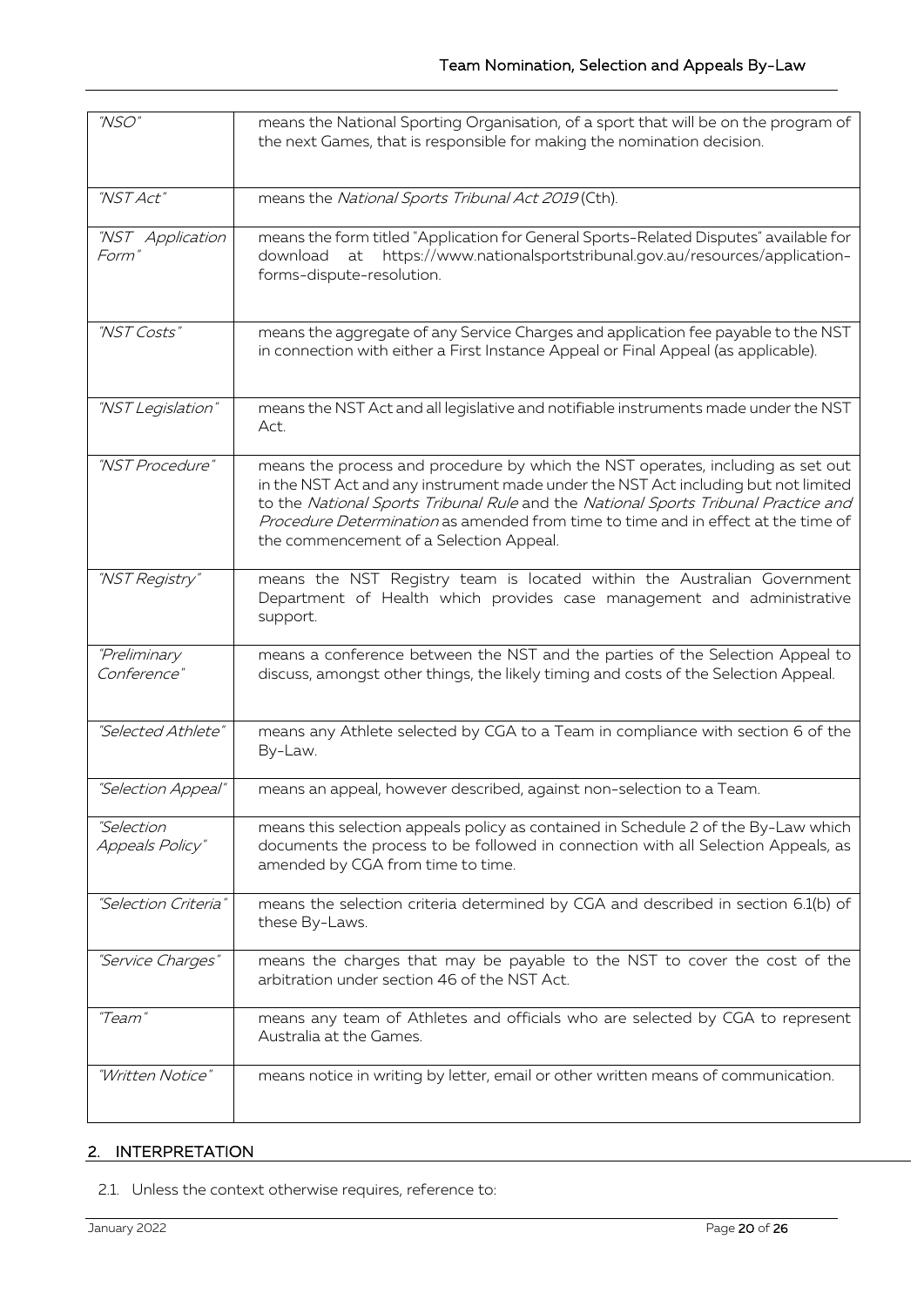- (c) a clause is to a clause of this Schedule 2; and
- (d) the singular includes the plural and the converse also applies.
- 2.2. If a person to whom this Selection Appeals Policy applies consists of more than one person, then this Selection Appeals Policy binds them jointly and severally.
- 2.3. A reference to time, day or date is to time, day or date in Victoria, Australia.
- 2.4. Where a word or expression is given a particular meaning, other parts of speech and grammatical forms of that word or expression have a corresponding meaning.
- 2.5. Headings are for convenience only and do not form part of this Selection Appeals Policy or affect its interpretation.

## 3. OBJECTIVE OF THIS SELECTION APPEALS POLICY

- 3.1. The By-Laws exhaustively sets out (amongst other things) the parameters, process and criteria (both eligibility and performance) that will be applied by CGA in order to determine the selection of Athletes for the Games.
- 3.2. This Selection Appeals Policy sets out the process that must be follows in relation to any Selection Appeals.
- 3.3. Athletes have a right of appeal against their non-selection to a Team and may apply to the NST for arbitration of a Selection Appeal.
- 3.4. Officials do not have a right of appeal against their non-selection to a Team.
- 3.5. This Selection Appeals Policy applies to both Athletes and CGA.

#### 4. GENERAL RULES

- 4.1. A Non-Selected Athlete may appeal against their non-selection to a Team in accordance with the procedures set out in this Selection Appeals Policy. For clarity, Athletes can only appeal their nonselection to a Team after CGA has formally notified the relevant NSOs regarding which of its Athletes have been selected to a Team in accordance with section 6.3 of the By-Laws.
- 4.2. In the event that two or more Selection Appeals are brought under this Selection Appeals Policy and it appears to the NST that:
	- (d) the Selection Appeals involve a common [question; or](http://www.austlii.edu.au/au/legis/nsw/consol_reg/ucpr2005305/s1.21.html#question)
	- (e) the relief claimed in them are in respect of, or arise out of, the same instance of selection; or
	- (f) there is some other reason for it being desirable to have the Selection Appeals consolidated,

the Selection Appeals must, so far as practicable, be consolidated and heard together and the Athletes involved in the Selection Appeals must provide reasonable assistance to the NST to achieve this outcome.

#### 5. PARTIES TO A SELECTION APPEAL (FIRST INSTANCE APPEALS AND FINAL APPEALS)

- 5.1. The Parties to a Selection Appeal will be:
	- (a) the Appellant;
	- (b) CGA; and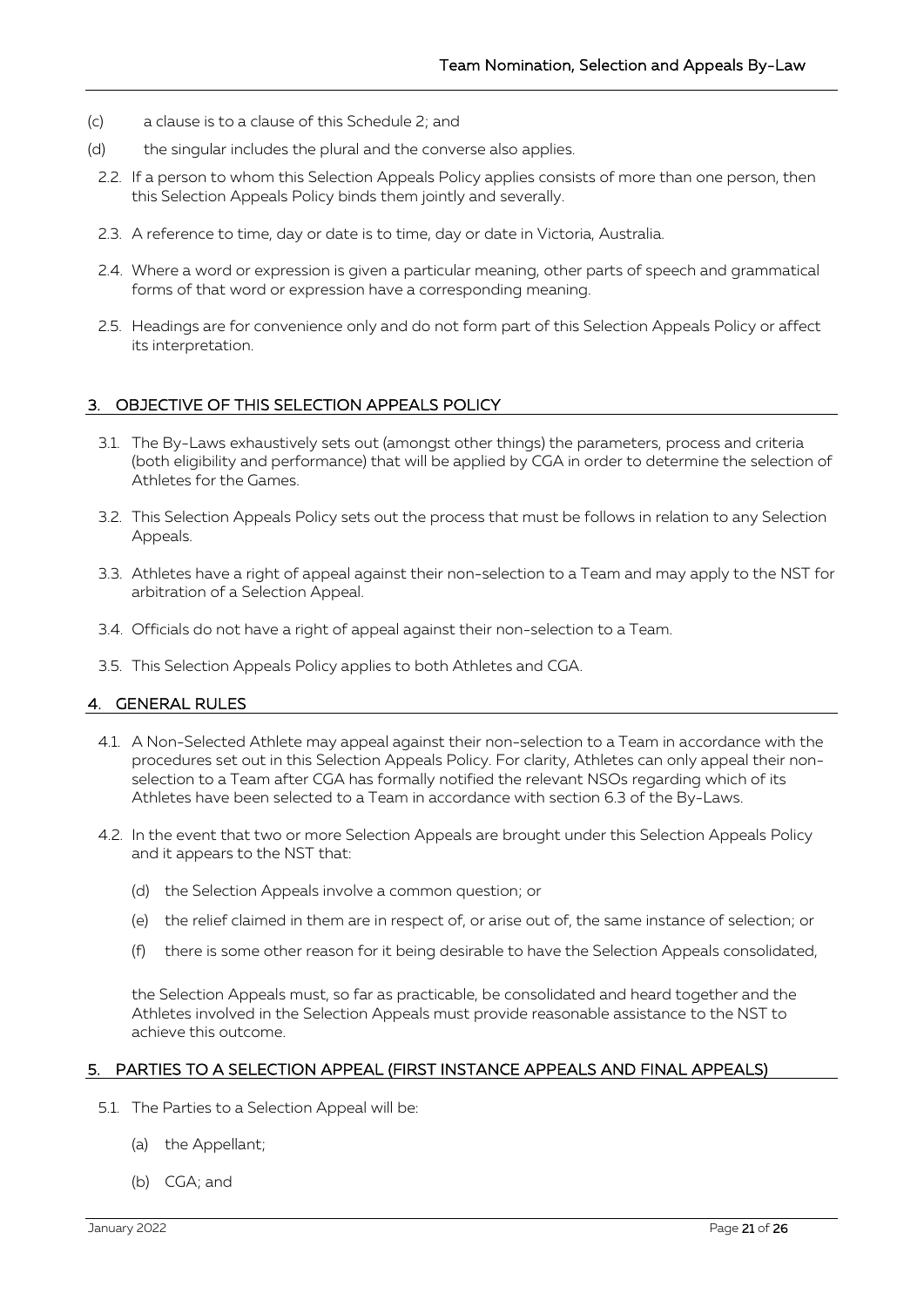- (c) subject to clauses [5.2](#page-21-1) [5.8,](#page-21-2) an NSO.
- <span id="page-21-1"></span>5.2. The Appellant must identify to the NST the NSO that may wish to be a party to a Selection Appeal. The relevant NSO may also identify itself to the NST as a potential party to a Selection Appeal.
- 5.3. In the event that any doubt should arise as to the eligibility of a NSO as party to a Selection Appeal, CGA shall determine the matter in its sole and absolute discretion.
- 5.4. A NSO identified as a potential party to a Selection Appeal must, in order to participate in the Selection Appeal, indicate to the NST that they wish to be an Interested Party in the Selection Appeal.
- 5.5. In accordance with the NST Procedure, the relevant NSO that becomes a party to a Selection Appeal:
	- (a) must receive notice of the Selection Appeal from the NST;
	- (b) must be given the opportunity to make submissions and give evidence in the Selection Appeal;
	- (c) must receive a copy of the determination handed down by the NST; and
	- (d) will be bound by any determination handed down by the NST.
- 5.6. The NSO may also lodge a Final Appeal in respect of a decision or determination that is made by the NST at the conclusion of a First Instance Appeal.
- 5.7. A NSO who receives notice from the NST of its identification as a potential party to a Selection Appeal may decline or fail to participate in the Selection Appeal at any time, in which case that person will automatically waive any rights afforded a party of a Selection Appeal, including the right to lodge a Final Appeal.
- <span id="page-21-2"></span>5.8. For the avoidance of doubt, a NSO identified as a potential party in a First Instance Appeal, but who does not participate in that First Instance Appeal will not be permitted to lodge a Final Appeal in respect of a decision or determination that is made by an NST in that First Instance Appeal.

#### <span id="page-21-3"></span>6. STEPS PRIOR TO COMMENCING A SELECTION APPEAL

- 6.1. A Non-Selected Athlete must not commence a Selection Appeal in the NST unless the dispute resolution provisions of this clause [6](#page-21-3) have first been complied with.
- <span id="page-21-0"></span>6.2. Within 24 hours of the time that a Non-Selected Athlete receives notice of their non-selection, the Non-Selected Athlete must provide Written Notice to the CEO of CGA that the Non-Selected Athlete disputes their non-selection to a Team (Dispute Notice). The Non-Selected Athlete must include the following in the Dispute Notice:
	- (a) reasons to support their decision to dispute their non-selection; and
	- (b) payment of an AUD\$200 application fee, which will be refunded to the Non-Selected Athlete should the outcome of the dispute or Selection Appeal process result in their selection for the Team.
- <span id="page-21-4"></span>6.3. Within 24 hours of the Non-Selected Athlete giving the Dispute Notice in accordance with clause [6.2,](#page-21-0) the CEO of CGA must provide the Non-Selected Athlete with a written statement setting out CGA's reasons for its decision not to select the Non-Selected Athlete to the Team.
- <span id="page-21-5"></span>6.4. Within 24 hours of a Non-Selected Athlete receiving CGA's written statement in accordance with clause [6.3,](#page-21-4) the Non-Selected Athlete must provide a written response to the CEO of CGA advising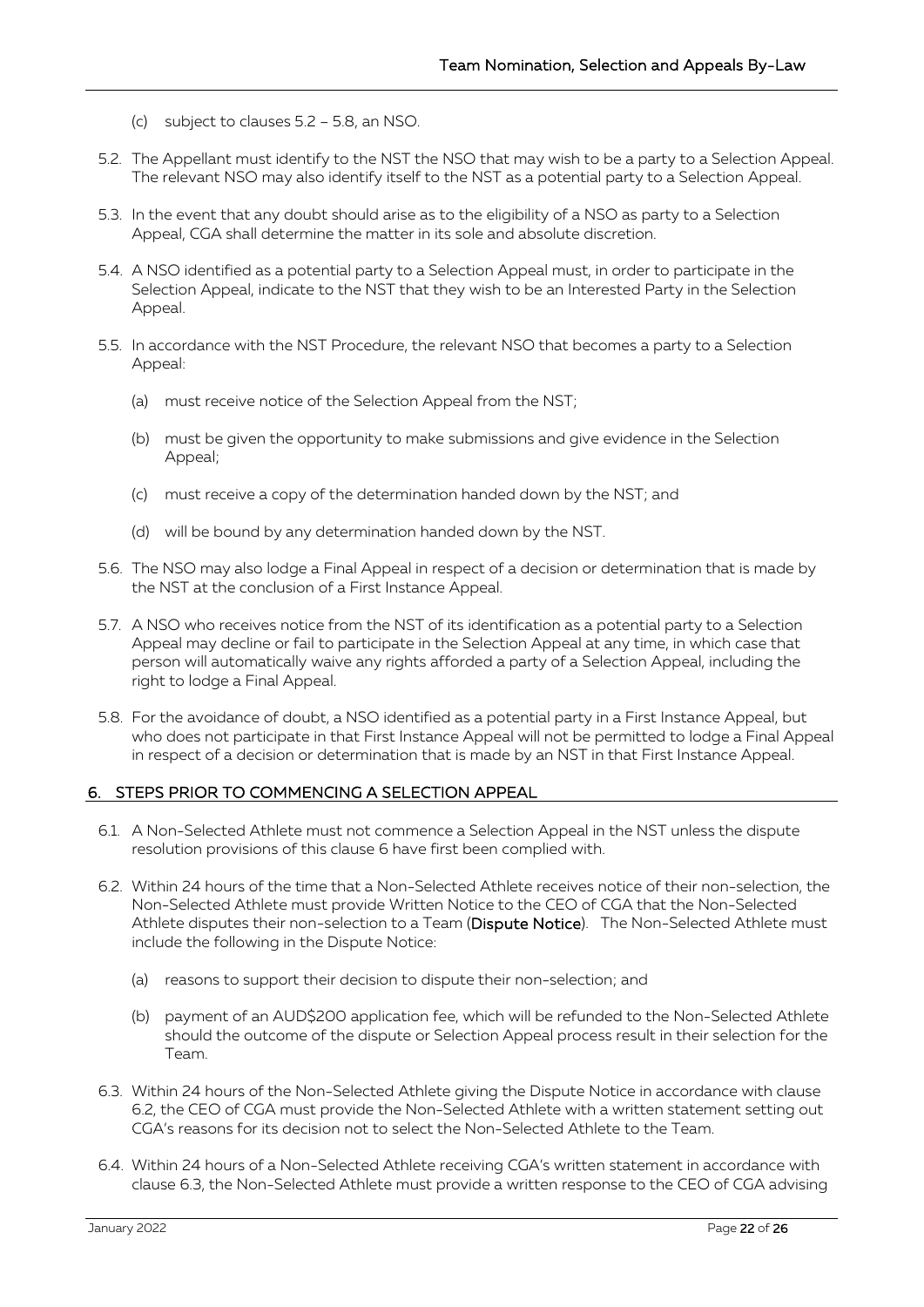whether the Non-Selected Athlete intends to proceed to a hearing of their Selection Appeal in the General Division of the NST in accordance with clause [7.](#page-13-3)

- 6.5. The Parties must use their best endeavours, acting in good faith and on a without prejudice basis, to resolve the dispute through confidential communication in accordance with this clause [6.](#page-21-3)
- 6.6. For the avoidance of doubt, any formal Written Notice or statement made by the CEO of CGA or the Non-Selected Athlete in compliance with clauses [6.2](#page-21-0) - [6.4](#page-21-5) may be submitted to the NST for the purposes of the First Instance Appeal and or the Final Appeal.
- 6.7. For clarity, time periods referred to in claus[e 6](#page-21-3) may be extended by agreement between the CEO of CGA and the Non-Selected Athlete in advance, or unilaterally by the NST in exceptional circumstances.

#### 7. FIRST INSTANCE APPEAL TO THE GENERAL DIVISION OF THE NST

7.1. A Selection Appeal must be heard in the General Division of NST in the first instance.

#### 8. GROUNDS FOR A FIRST INSTANCE APPEAL

- 8.1. A Non-Selected Athlete (the Appellant) may bring a First Instance Appeal for hearing on one or more of the following grounds (which the Appellant bears the onus of making out):
	- (a) that the Selection Criteria were not properly applied by CGA with respect to the Appellant;
	- (b) the Appellant was not afforded a reasonable opportunity by CGA to satisfy the Selection Criteria;
	- (c) CGA was affected by actual bias in making its decision to not select the Appellant; and or
	- (d) there was no material basis on which CGA's decision could be reasonably based.

#### 9. MAKING AN APPLICATION FOR A FIRST INSTANCE APPEAL

- <span id="page-22-0"></span>9.1. An Appellant wishing to make an application for a First Instance Appeal must, within 24 hours of advising the CEO of CGA of their intention to proceed to a hearing of their Selection Appeal under  $cl$ ause 64 $\cdot$ 
	- (a) complete and lodge the required NST Application Form with the NST Registry in accordance with the NST Procedure, setting out the grounds of appeal relied on by the Appellant; and
	- (b) pay the AUD\$500 application fee as required by the NST.
- <span id="page-22-1"></span>9.2. For clarity, unless the Appellant and CGA otherwise agree, an extension of time to make an application for a First Instance Appeal may be granted by the NST in extenuating circumstances outside the control of the Appellant.
- 9.3. Service Charges may also be payable to the NST in connection with the First Instance Appeal. These Service Charges will be negotiated as between the parties to the First Instance Appeal and the NST at the Preliminary Conference, ultimately determined by the CEO of the NST.
- 9.4. CGA will to contribute 50% of the NST Costs incurred in connection with the First Instance Appeal above the AUD\$500 application fee payable under clause [9.1](#page-22-0)[\(b\),](#page-22-1) up to a total value of AUD\$1,000 with the balance of the Service Charges to be paid by the relevant NSO (Example: If the NST Costs incurred in connection with a First Instance Appeal is AUD\$1,500, CGA will contribute AUD\$500, being 50% of AUD\$1,000 and the relevant NSO will contribute AUD\$500).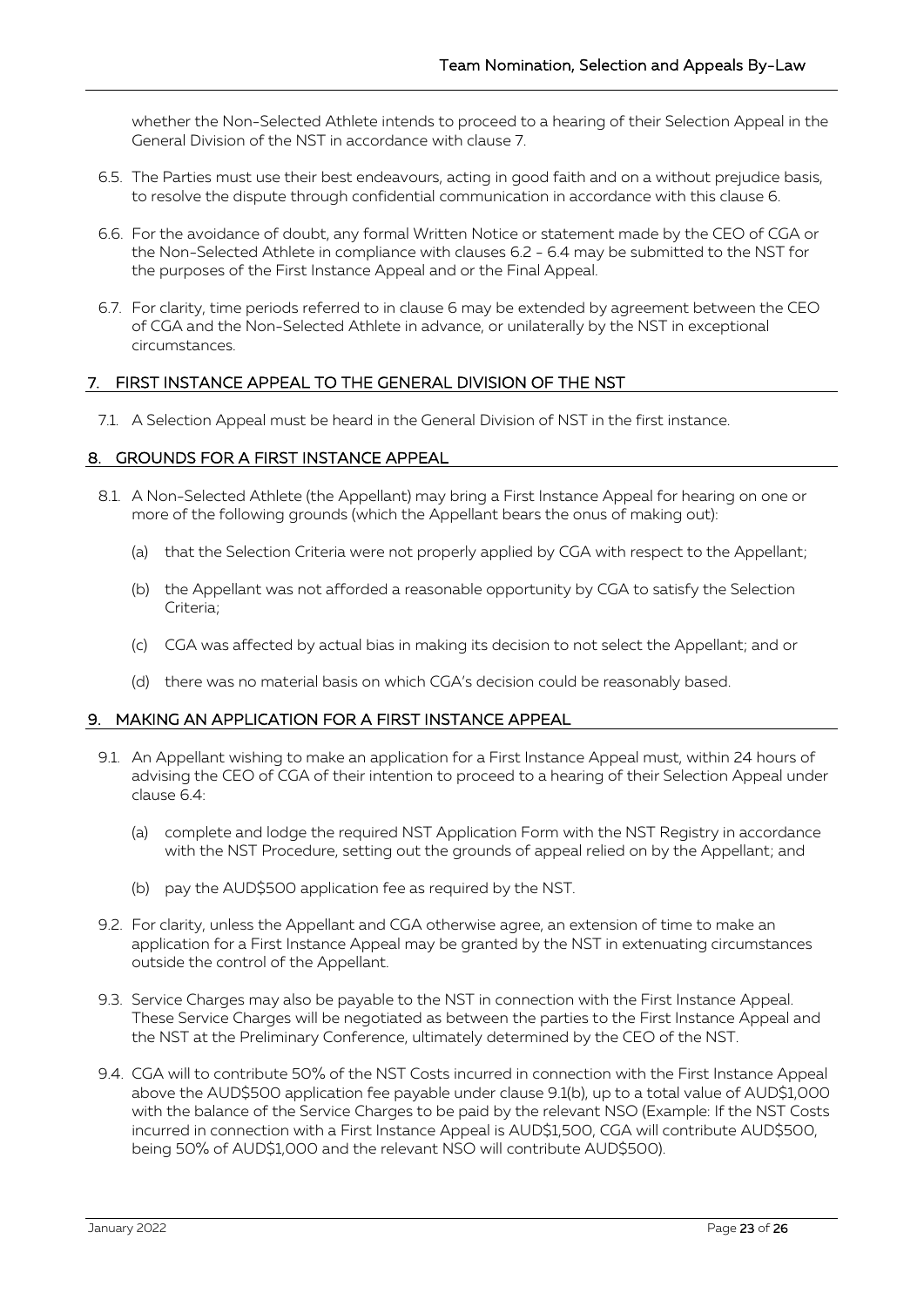9.5. Where the outcome of the First Instance Appeal results in the Appellant's selection to the Team, any application fee and Service Charges paid by the Appellant to the NST will be reimbursed to the Appellant by CGA.

#### 10. FIRST INSTANCE APPEAL PROCEDURE

- <span id="page-23-1"></span>10.1. A First Instance Selection Appeal will proceed in accordance with the NST Procedure including with respect to the specific procedural matters set out below, which apply to all First Instance Appeals:
	- (a) Where the NST considers it appropriate to do so and all the involved parties to the First Instance Appeal agree, the NST may determine the First Instance Appeal without a hearing.
	- (b) The NST must provide Written Notice to the parties of its determination as soon as reasonably practicable after the conclusion of the hearing (in most cases, within 24 hours of the conclusion of the hearing).
	- (c) The NST will provide the parties with a statement of the reasons for its determination within 3 Business Days of notifying the parties of its determination.
	- (d) The determination of the NST is final and binding on the parties and, subject only to a Final Appeal pursuant to clauses [12](#page-15-0) - [16,](#page-25-0) no party may institute proceedings in any other court or tribunal.
- 10.2.The duration of the First Instance Appeal will vary depending on time available in accordance with the NST Procedure regarding expedited resolution of disputes (see also clause [17\)](#page-25-1).

## <span id="page-23-0"></span>11. FIRST INSTANCE APPEAL OUTCOMES - RECONSIDERATION AND REDETERMINATION

- 11.1. In concluding a First Instance Appeal, the NST may either:
	- (a) uphold the decision of CGA not to select the Appellant to the Team; or
	- (b) overturn the decision of CGA not to select the Appellant to the Team.
- 11.2. The determination handed down by the General Division of the NST with respect to a First Instance Appeal is final and binding on the parties save for the lodgement of a Final Appeal in accordance with clauses [12](#page-15-0) - [16.](#page-25-0)
- 11.3. In the event that the NST overturns the decision of CGA not to select the Appellant to the Team, the NST will then direct CGA to reconsider and determine its position regarding Appellant's eligibility and suitability for selection to the Team in light of the determination of the NST.
- 11.4. In reconsidering and determining CGA's position regarding the Appellant's eligibility and suitability for selection to the Team, CGA must observe the principles of natural justice.
- 11.5. Any decision made by CGA regarding the Appellant's nomination following the direction from the NST in clause [11.3,](#page-15-1) will be final and binding on the Appellant, subject only to the Appellant lodging a Final Appeal to the Appeals Division of the NST in accordance with clauses [12](#page-15-0) - [16.](#page-25-0)

#### 12. FINAL APPEAL TO THE APPEALS DIVISION OF THE NST

- 12.1. If the General Division of the NST makes a determination in relation to a First Instance Appeal, a party to that First Instance Appeal may lodge a Final Appeal to appeal the determination of the General Division of the NST.
- 12.2. For clarity, a Final Appeal in respect of a decision or determination that is made by the NST in a First Instance Appeal may only be lodged by a party to that First Instance Selection Appeal and can be lodged before or after the reconsideration process in clause [11](#page-23-0) has concluded.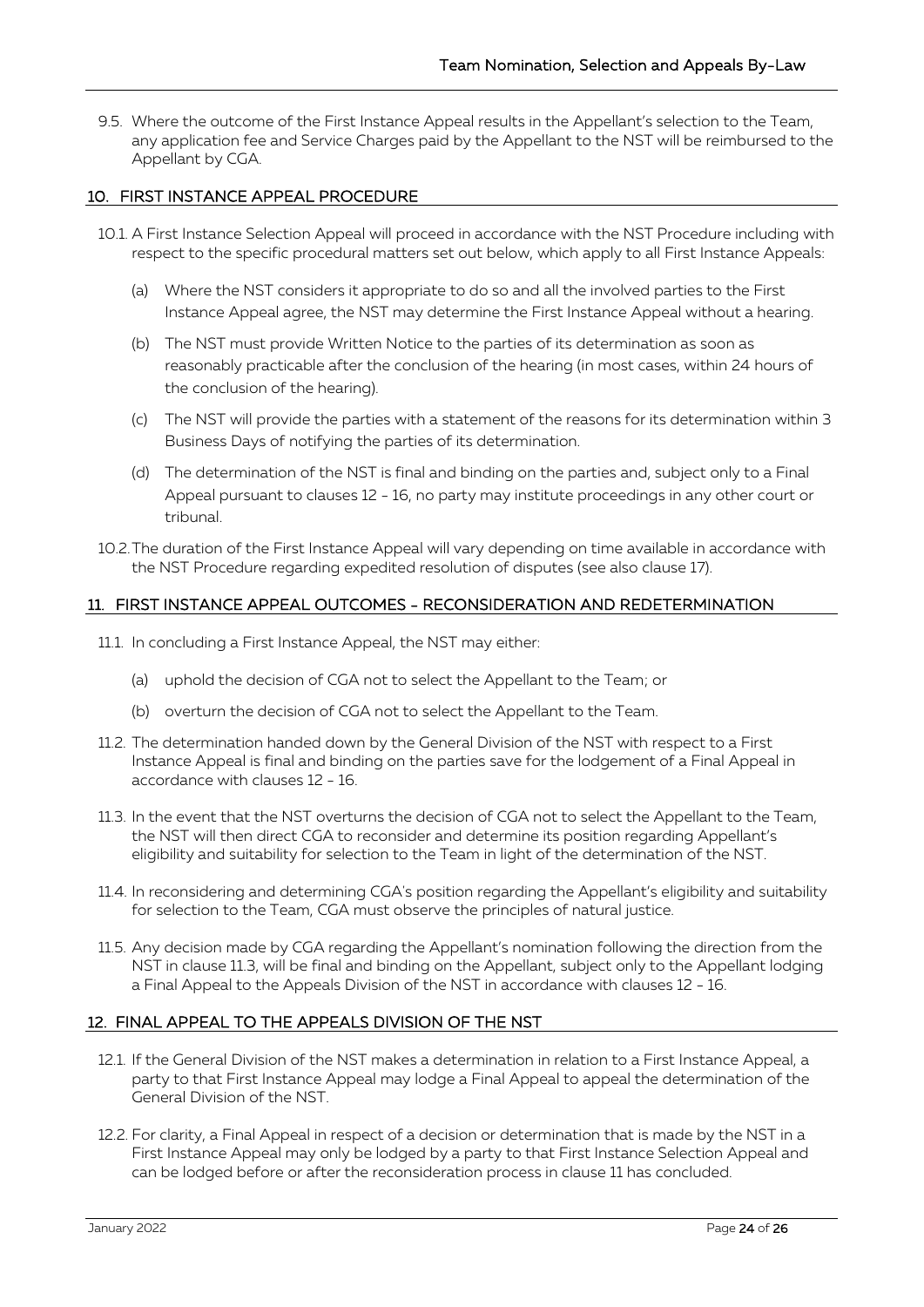#### 13. GROUNDS FOR A FINAL APPEAL

- 13.1. The Appellant may bring a Final Appeal for hearing on one or more of the following grounds (which the Appellant bears the onus of making out):
	- (a) that the determination handed down by the General Division of the NST with respect to a First Instance Appeal breached the rules of natural justice; and or
	- (b) that the determination handed down by the General Division of the NST with respect to a First Instance Appeal was affected by a legal error.

#### 14. MAKING AN APPLICATION FOR A FINAL APPEAL

- <span id="page-24-0"></span>14.1. In order to lodge a Final Appeal, any party eligible to make an application for a Final Appeal must, within 48 hours after their notification of the General Division's determination in relation to the First Instance Appeal under clause [10.1:](#page-23-1)
- (c) complete and lodge the required NST Application Form with the NST Registry in accordance with the NST Procedure, setting out the grounds of appeal relied on by the Appellant;
- (d) provide a copy of the NST Application Form to the other parties to the Final Appeal; and
- <span id="page-24-1"></span>(e) pay the AUD\$1,500 application fee as required by the NST.
- 14.2. For clarity, unless agreed by the Appellant and CGA, an extension of time to make an application for a Final Appeal may be granted by the NST in extenuating circumstances outside the control of the Appellant.
- 14.3.Service Charges may also be payable to the NST in connection with the Final Appeal. These Service Charges will be negotiated as between the parties to the Final Appeal and the NST at the Preliminary Conference, and ultimately determined by the CEO of the NST.
- 14.4.CGA will to contribute 50% of the NST Costs incurred in connection with the Final Appeal above the AUD\$1,500 application fee payable under clause [14.1](#page-24-0)[\(c\),](#page-24-1) up to a total value of AUD\$1,000 with the balance of the Service Changes to be paid by the relevant NSO (Example: If the NST Costs incurred in connection with a Final Appeal is AUD\$3,000, CGA will contribute AUD\$750, being 50% of AUD\$1,500 and the relevant NSO will contribute AUD\$750).
- 14.5.CGA has the right but not the obligation to reimburse an Appellant for the Service Charges it incurs in connection with the Final Appeal.
- 14.6.Where the outcome of the Final Appeal results in the Appellant's selection to the Team, any application fee and Service Charges paid by the Appellant to the NST will be reimbursed to the Appellant by CGA.

#### 15. FINAL APPEAL PROCEDURE

15.1. A Final Appeal heard in the Appeals Division of the NST will proceed in accordance with the NST Procedure including with respect to the specific procedural matters set out below, which apply to all Final Appeals:

(a) Where the NST considers it appropriate to do so and all the involved parties to the Final Appeal agree, the NST may determine the Final Appeal without a hearing.

(b) The NST must provide Written Notice to the parties of its determination as soon as reasonably practicable after the conclusion of the hearing (in most cases, within 24 hours of the conclusion of the hearing).

(c) The NST will provide the parties with a statement of the reasons for its determination within 3 Business Days of notifying the parties of its determination.